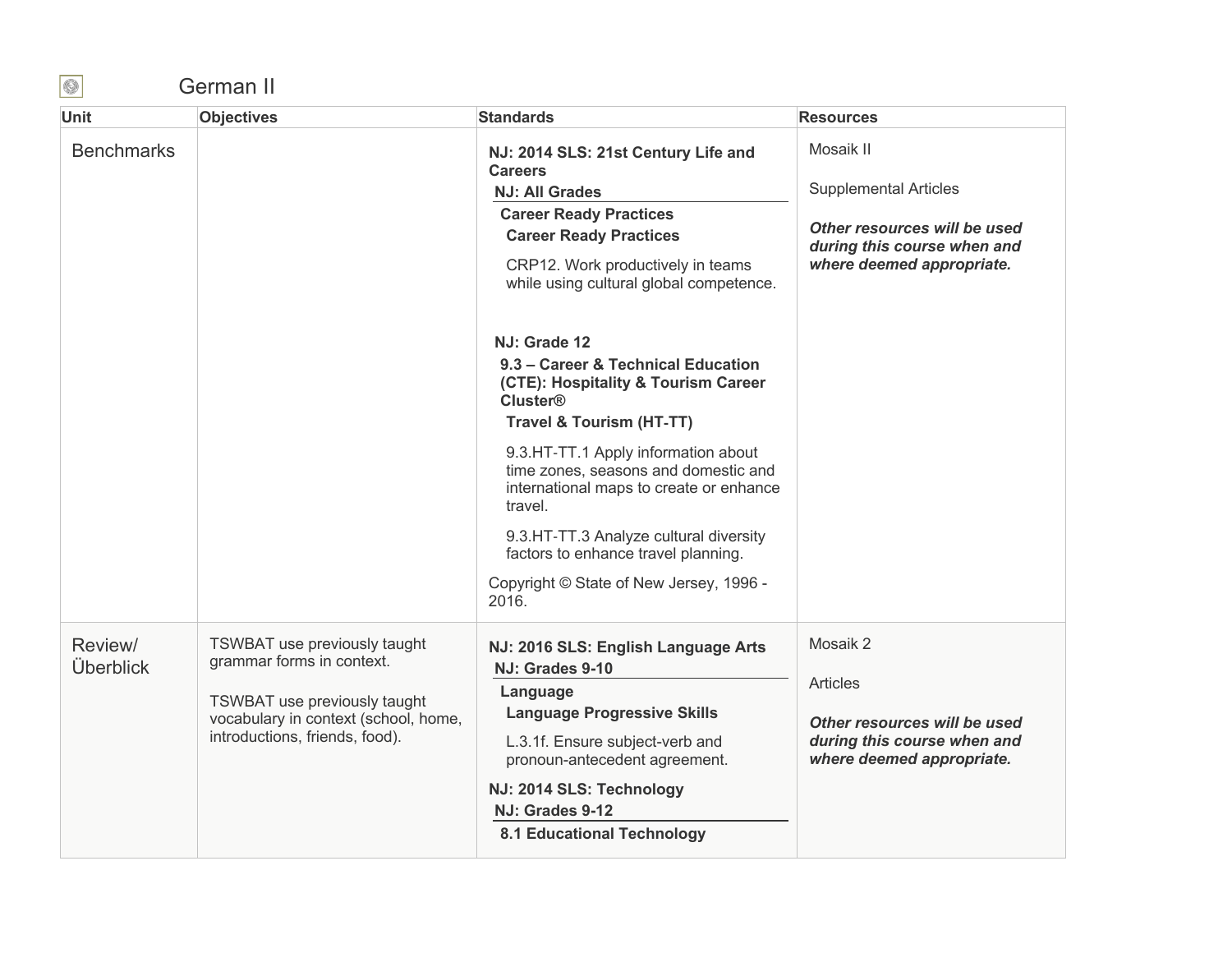| Unit 1 - Feste<br>Feiern | SWBAT identify party vocabulary<br>SWBAT state what they want for<br>their birthday<br>SWBAT compose pronoun<br>expressions w/ multiple pronouns<br>SWBAT review perfekt<br>compositions. | NJ: 2016 SLS: English Language Arts<br><b>NJ: Grades 11-12</b><br>Language<br><b>Language Progressive Skills</b><br>L.3.1f. Ensure subject-verb and<br>pronoun-antecedent agreement.<br>NJ: 2020 SLS: World Languages<br>NJ: Novice-High<br><b>Interpretive Mode</b><br>Core Idea: Learning a language<br>involves interpreting meaning from<br>listening, viewing, and reading<br>culturally authentic materials in the<br>target language.<br><b>Novice High learners sometimes</b><br>understand information from<br>sentence-length speech in basic<br>personal and social contexts where | Mosaik 1<br>Deutsche Welle Oktoberfest<br>Other resources will be used<br>during this course when and<br>where deemed appropriate. |
|--------------------------|-------------------------------------------------------------------------------------------------------------------------------------------------------------------------------------------|-----------------------------------------------------------------------------------------------------------------------------------------------------------------------------------------------------------------------------------------------------------------------------------------------------------------------------------------------------------------------------------------------------------------------------------------------------------------------------------------------------------------------------------------------------------------------------------------------|------------------------------------------------------------------------------------------------------------------------------------|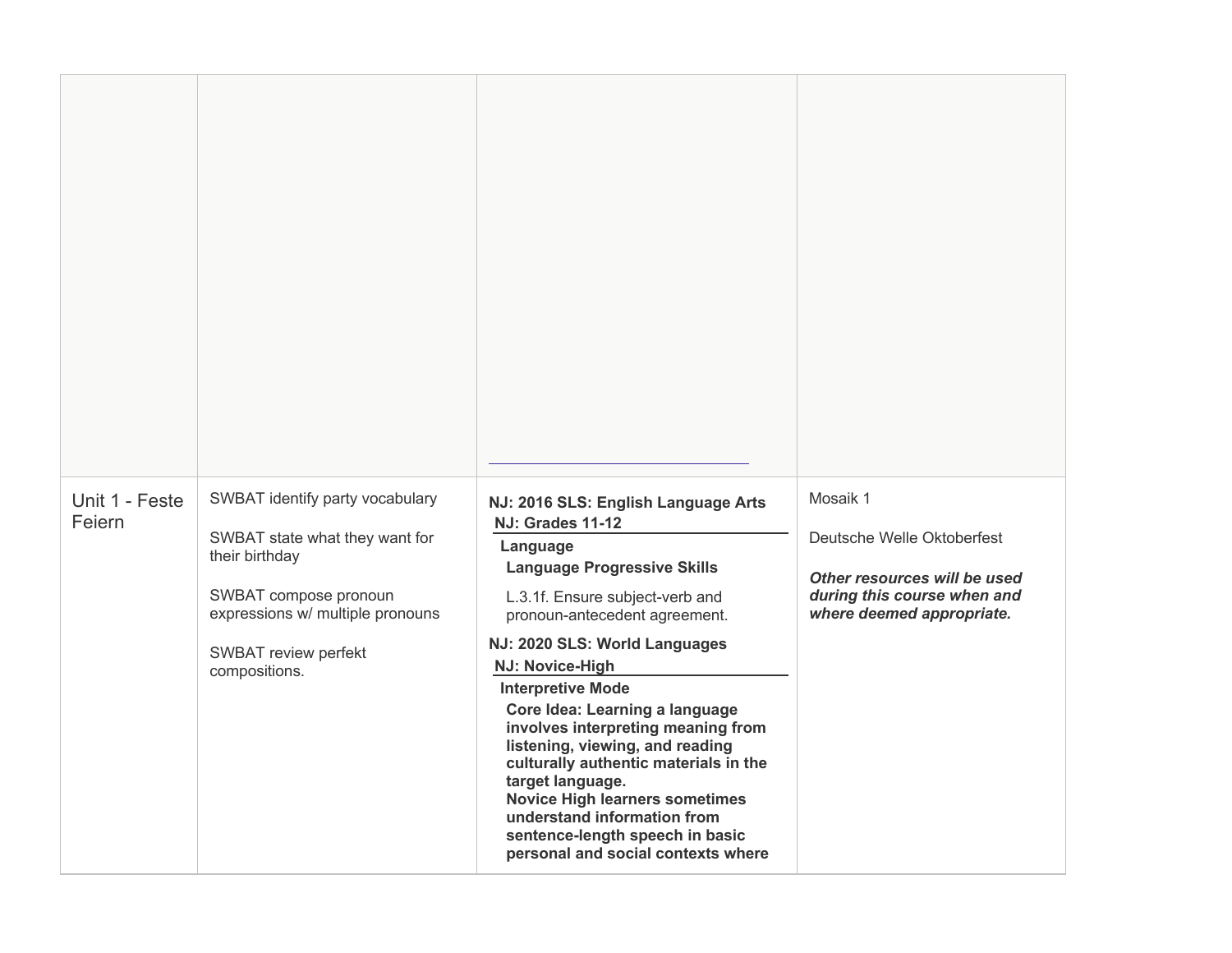| there is contextual support, though<br>comprehension may often be very<br>uneven. They are able to understand<br>speech and writing dealing with<br>areas of practical need such as<br>highly standardized messages,<br>phrases, or instructions, if the<br>vocabulary has been learned.                                                                                                        |                                   |
|-------------------------------------------------------------------------------------------------------------------------------------------------------------------------------------------------------------------------------------------------------------------------------------------------------------------------------------------------------------------------------------------------|-----------------------------------|
| 7.1.NH.IPRET.2: Understand the main<br>idea and occasionally infer the meaning<br>of some highly contextualized,<br>unfamiliar spoken or written words,<br>phrases, and short sentences in<br>culturally authentic materials related to<br>targeted themes.                                                                                                                                     |                                   |
| 7.1.NH.IPRET.3: Respond and act on a<br>series of oral and written instructions,<br>directions, and commands.                                                                                                                                                                                                                                                                                   |                                   |
| 7.1.NH.IPRET.5: Identify some unique<br>linguistic elements in the target culture.                                                                                                                                                                                                                                                                                                              |                                   |
| 7.1.NH.IPRET.7: Comprehend some<br>familiar questions and statements from<br>short conversations and brief written<br>messages from informational and<br>fictional texts that are spoken, viewed<br>and written.                                                                                                                                                                                |                                   |
| <b>Interpersonal Mode</b><br>Core Idea: Interpersonal<br>communication between and among<br>people is the exchange of<br>information and the negotiation of<br>meaning.<br>Novice High learners understand and<br>communicate at the phrase and<br>sentence level and can use words,<br>lists, and simple sentences<br>independently when talking about<br>everyday life. They can handle a few |                                   |
|                                                                                                                                                                                                                                                                                                                                                                                                 | uncomplicated communicative tasks |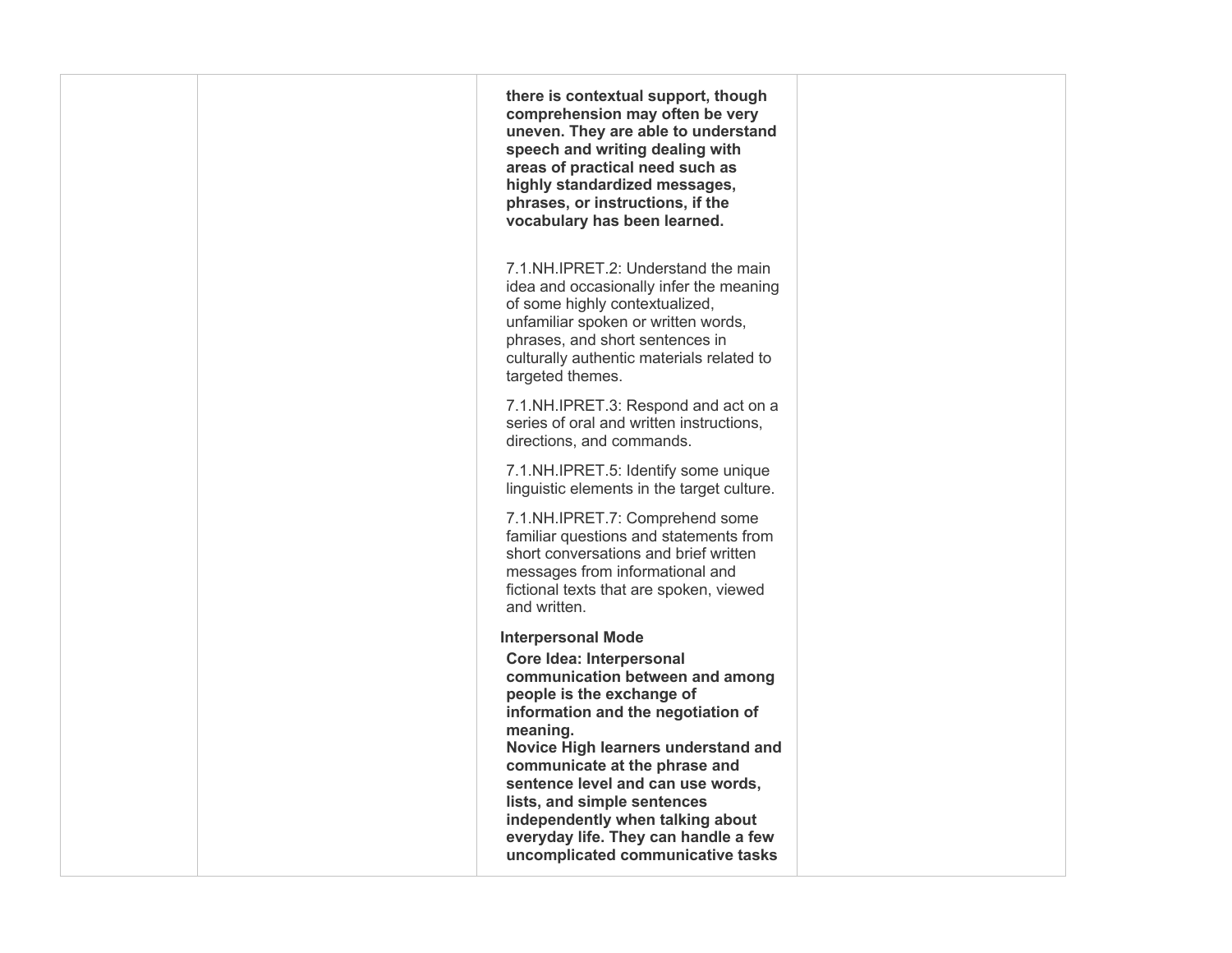**when the situations are straightforward and the contexts basic personal information, basic objects, and a limited number of activities, preferences, and needs. Novice High learners understand and respond to simple direct questions and requests and can independently rely on learned language that they begin to recombine to express their own ideas and needs. Novice High but often revert to words and familiar. Conversation is limited to ask a few formulaic questions. They learners use sentence-level speech phrases.** 

 information by recombining memorized words, phrases, and sentences on 7.1.NH.IPERS.1: Exchange basic topics related to self and targeted themes to express original ideas and information.

 information from other subjects. 7.1.NH.IPERS.2: Ask and respond to questions on practiced topics and on

7.1.NH.IPERS.4: Give and follow a series of oral and written directions, commands, and requests for participating in classroom and cultural activities.

 gestures, intonation, and common idiomatic expressions of the target 7.1.NH.IPERS.5: Imitate appropriate culture(s)/language during daily interactions.

**Presentational Mode** 

 **Core Idea: Presentational communication involves presenting information, concepts, and ideas to**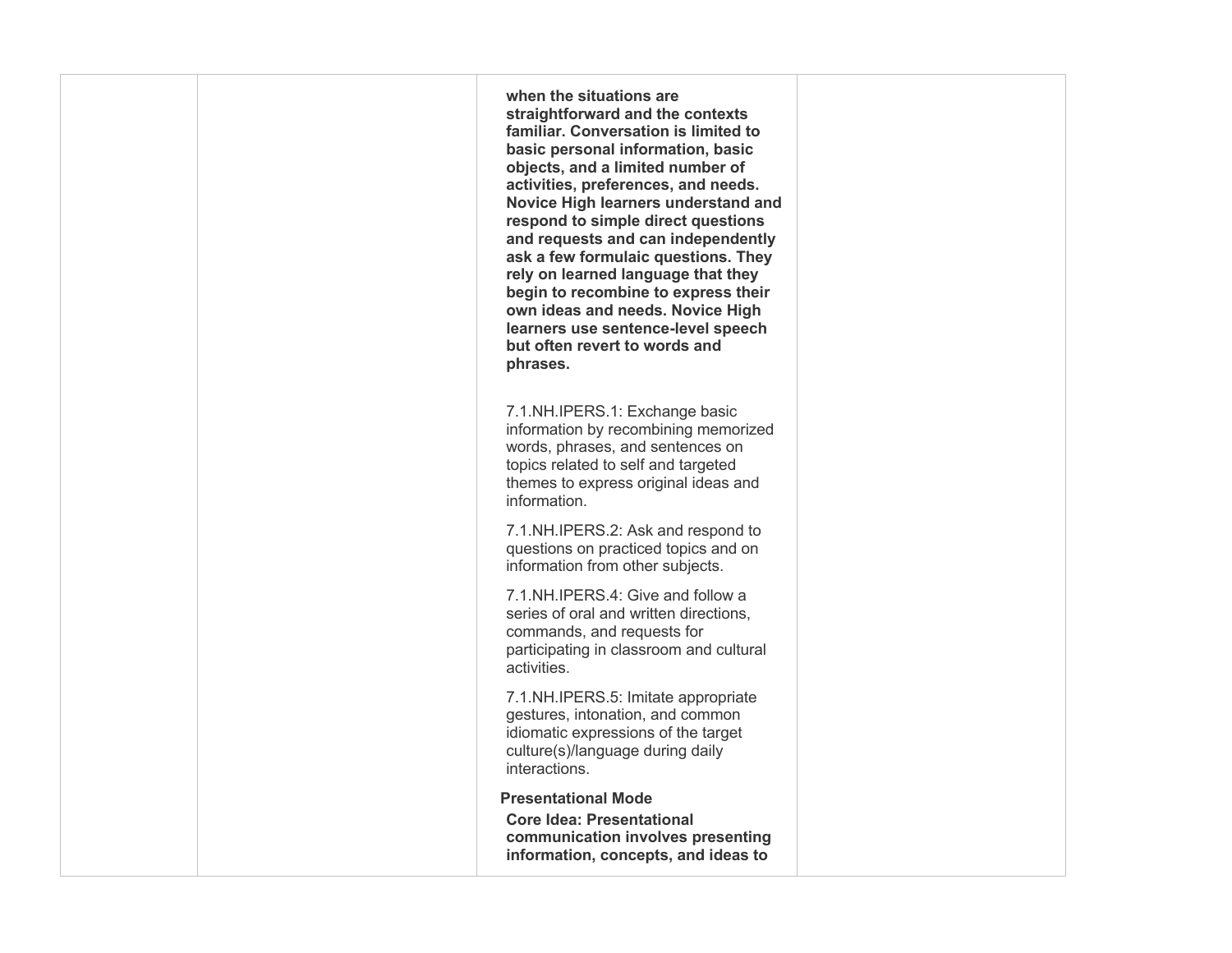| an audience of listeners or readers<br>on a variety of topics.<br><b>Novice High learners present</b><br>information using words, phrases,<br>and some sentences to talk about<br>themselves, their interests, their<br>preferences, and other topics of<br>interest. They begin to speak and<br>write at the sentence level on familiar<br>topics, yet their communication is<br>often a mixture of words, phrases,<br>and simple sentences. |                               |
|-----------------------------------------------------------------------------------------------------------------------------------------------------------------------------------------------------------------------------------------------------------------------------------------------------------------------------------------------------------------------------------------------------------------------------------------------|-------------------------------|
| 7.1.NH.PRSNT.1: Recombine basic<br>information at the phrase and sentence<br>level related to everyday topics and<br>themes.                                                                                                                                                                                                                                                                                                                  |                               |
| 7.1.NH.PRSNT.4: Tell or retell stories<br>from age- and level-appropriate,<br>culturally authentic materials orally or in<br>writing.                                                                                                                                                                                                                                                                                                         |                               |
| 7.1.NH.PRSNT.5: When speaking and<br>writing, use simple sentences and try to<br>connect them with a few transition<br>words.                                                                                                                                                                                                                                                                                                                 |                               |
|                                                                                                                                                                                                                                                                                                                                                                                                                                               |                               |
| NJ: Intermediate-Low                                                                                                                                                                                                                                                                                                                                                                                                                          |                               |
| A. Interpretive Mode                                                                                                                                                                                                                                                                                                                                                                                                                          |                               |
| Linguistic:<br>The Intermediate-Low language<br>learner understands and<br>communicates at the sentence level<br>and can use simple sentences<br>independently to:<br>- Identify the main idea and some<br>supporting details when reading.<br>- Understand the gist and some<br>supporting details of conversations<br>dealing with everyday life.<br>- Infer the meaning of some                                                            |                               |
|                                                                                                                                                                                                                                                                                                                                                                                                                                               | NJ: 2014 SLS: World Languages |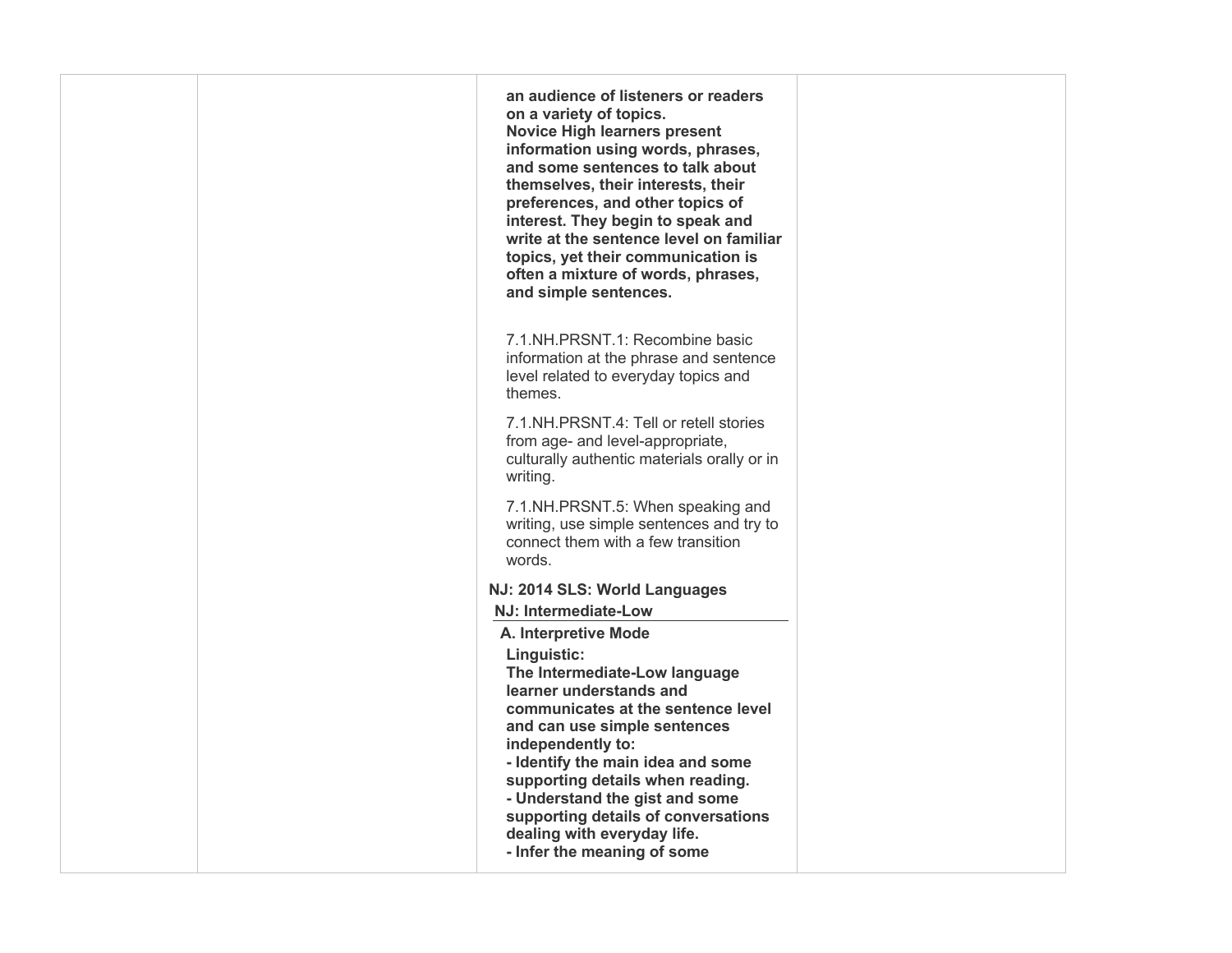| unfamiliar words when used in<br>familiar contexts.                                                                                                                                                                                                                                                                                                                                                                                                                                                                                              |             |
|--------------------------------------------------------------------------------------------------------------------------------------------------------------------------------------------------------------------------------------------------------------------------------------------------------------------------------------------------------------------------------------------------------------------------------------------------------------------------------------------------------------------------------------------------|-------------|
| 7.1.IL.A.2 Demonstrate comprehension<br>of oral and written instructions<br>connected to daily activities through<br>appropriate responses.                                                                                                                                                                                                                                                                                                                                                                                                      |             |
| 7.1.IL.A.4 Use the target language to<br>describe people, places, objects, and<br>daily activities learned about through<br>oral or written descriptions.                                                                                                                                                                                                                                                                                                                                                                                        |             |
| 7.1.IL.A.5 Demonstrate comprehension<br>of conversations and written information<br>on a variety of topics.                                                                                                                                                                                                                                                                                                                                                                                                                                      |             |
| 7.1.IL.A.7 Infer the meaning of a few<br>unfamiliar words in some new contexts.                                                                                                                                                                                                                                                                                                                                                                                                                                                                  |             |
| 7.1.IL.A.8 Compare and contrast unique<br>linguistic elements in English and the<br>target language.                                                                                                                                                                                                                                                                                                                                                                                                                                             |             |
| <b>B. Interpersonal Mode</b><br>Linguistic:<br>The Intermediate-Low language<br>learner understands and<br>communicates at the sentence level<br>and can use simple sentences<br>independently to:<br>-Ask and answer questions related to<br>everyday life.<br>-Handle simple transactions related<br>to everyday life:<br>1. Initiate, maintain, and end a<br>conversation.<br>2. Ask for and give permission.<br>3. Express needs.<br>4. Give reasons.<br>5. Request, suggest, and make<br>arrangements.<br>6. Extend, accept, and decline an |             |
|                                                                                                                                                                                                                                                                                                                                                                                                                                                                                                                                                  | invitation. |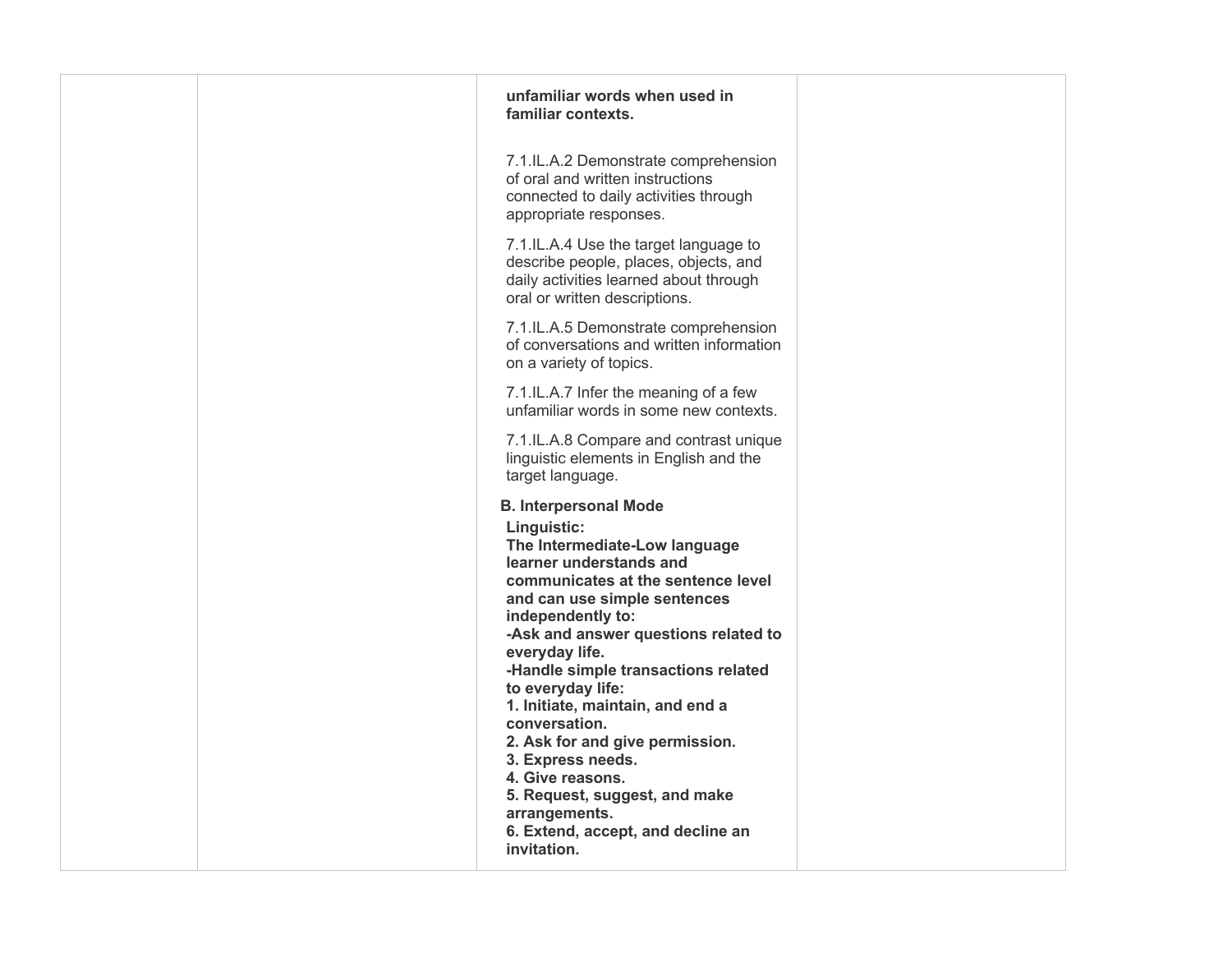| 7. Express an opinion and<br>preference.                                                                                                                                                                                                                                                                                                                                       |  |
|--------------------------------------------------------------------------------------------------------------------------------------------------------------------------------------------------------------------------------------------------------------------------------------------------------------------------------------------------------------------------------|--|
| 7.1.IL.B.2 Give and follow a series of<br>oral and written directions, commands,<br>and requests for participating in age-<br>and level-appropriate classroom and<br>cultural activities.                                                                                                                                                                                      |  |
| 7.1.IL.B.3 Use appropriate gestures,<br>intonation, and common idiomatic<br>expressions of the target<br>culture(s)/language in familiar situations.                                                                                                                                                                                                                           |  |
| 7.1.IL.B.4 Ask and respond to factual<br>and interpretive questions of a personal<br>nature or on school-related topics.                                                                                                                                                                                                                                                       |  |
| 7.1.IL.B.5 Engage in short<br>conversations about personal<br>experiences or events and/or topics<br>studied in other content areas.                                                                                                                                                                                                                                           |  |
| <b>C. Presentational Mode</b><br>Linguistic:<br>The Intermediate-Low language<br>learner understands and<br>communicates at the sentence level<br>and can use simple sentences<br>independently to:<br>-Handle simple transactions related<br>to everyday life<br>1. Express needs.<br>2. Give reasons.<br>3. Express an opinion and<br>preference.<br>4. Request and suggest. |  |
| 7.1.IL.C.2 Present student-created<br>and/or authentic short plays, skits,<br>poems, songs, stories, or reports.                                                                                                                                                                                                                                                               |  |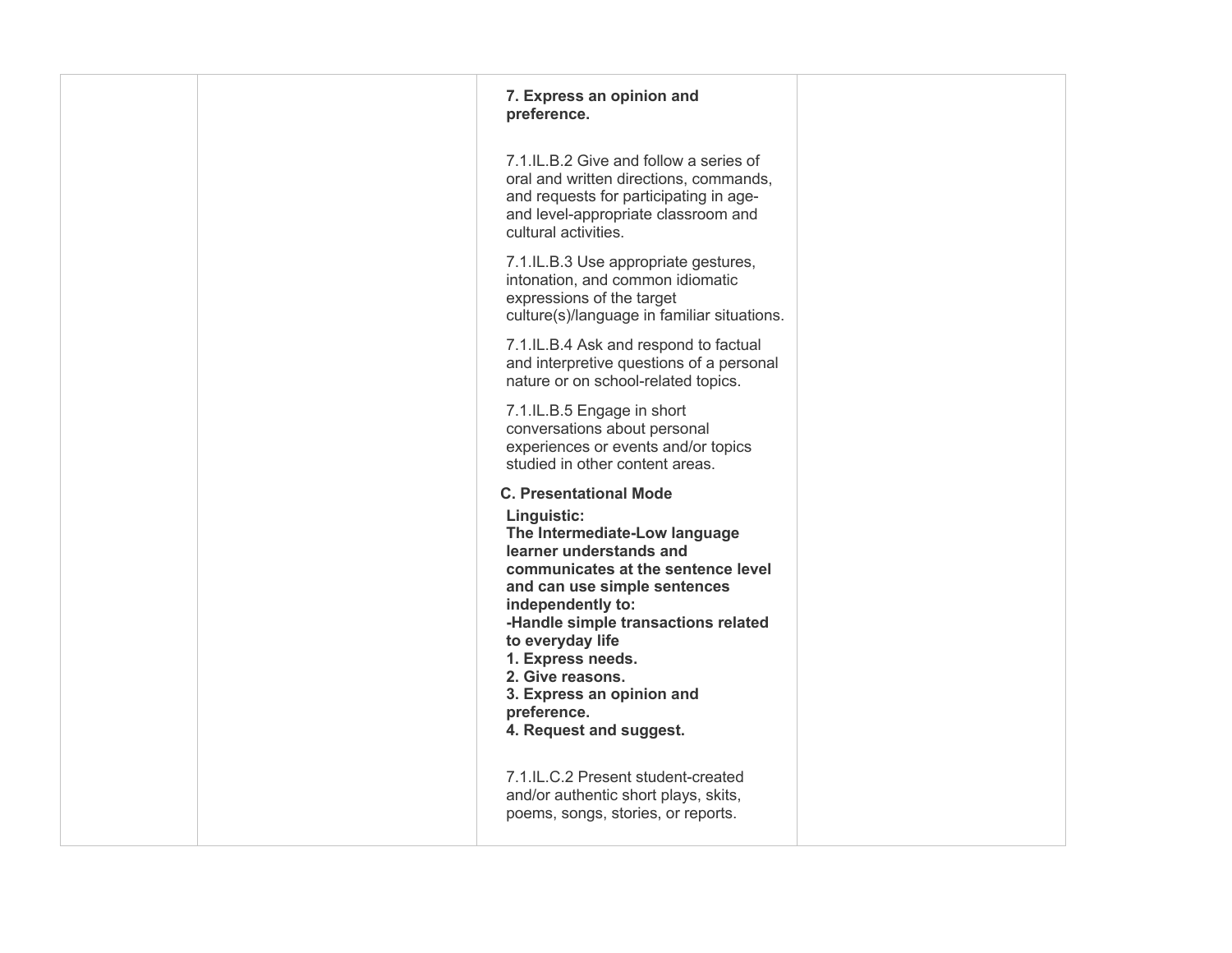|                      |                                                                                                                                                                         | 7.1.IL.C.3 Use language creatively to<br>respond in writing to a variety of oral or<br>visual prompts.<br>7.1.IL.C.5 Compare and contrast<br>cultural products and cultural practices<br>associated with the target culture(s) and<br>one's own culture, orally, in writing, or<br>through simulation.<br>Copyright © State of New Jersey, 1996 -<br>2020.<br>Unit 1 Interdisciplinary.docx                                                                                                                                                                                                                                                                                                                                                                                                                                                                                               |                                                                                                                                                           |
|----------------------|-------------------------------------------------------------------------------------------------------------------------------------------------------------------------|-------------------------------------------------------------------------------------------------------------------------------------------------------------------------------------------------------------------------------------------------------------------------------------------------------------------------------------------------------------------------------------------------------------------------------------------------------------------------------------------------------------------------------------------------------------------------------------------------------------------------------------------------------------------------------------------------------------------------------------------------------------------------------------------------------------------------------------------------------------------------------------------|-----------------------------------------------------------------------------------------------------------------------------------------------------------|
| Unit 2 -<br>Kleidung | SWBAT compose adjective<br>expressions<br>SWBAT describe what they and<br>others are wearing<br>SWBAT use possessive adjectives<br>in multiple communication modalities | NJ: 2016 SLS: English Language Arts<br><b>NJ: Grades 11-12</b><br>Language<br><b>Language Progressive Skills</b><br>L.3.1f. Ensure subject-verb and<br>pronoun-antecedent agreement.<br>NJ: 2020 SLS: World Languages<br>NJ: Novice-High<br><b>Interpretive Mode</b><br>Core Idea: Learning a language<br>involves interpreting meaning from<br>listening, viewing, and reading<br>culturally authentic materials in the<br>target language.<br><b>Novice High learners sometimes</b><br>understand information from<br>sentence-length speech in basic<br>personal and social contexts where<br>there is contextual support, though<br>comprehension may often be very<br>uneven. They are able to understand<br>speech and writing dealing with<br>areas of practical need such as<br>highly standardized messages,<br>phrases, or instructions, if the<br>vocabulary has been learned. | Mosaik 2 Ch 1.2<br>Deutsche Welle<br>German exchange students<br>Other resources will be used<br>during this course when and<br>where deemed appropriate. |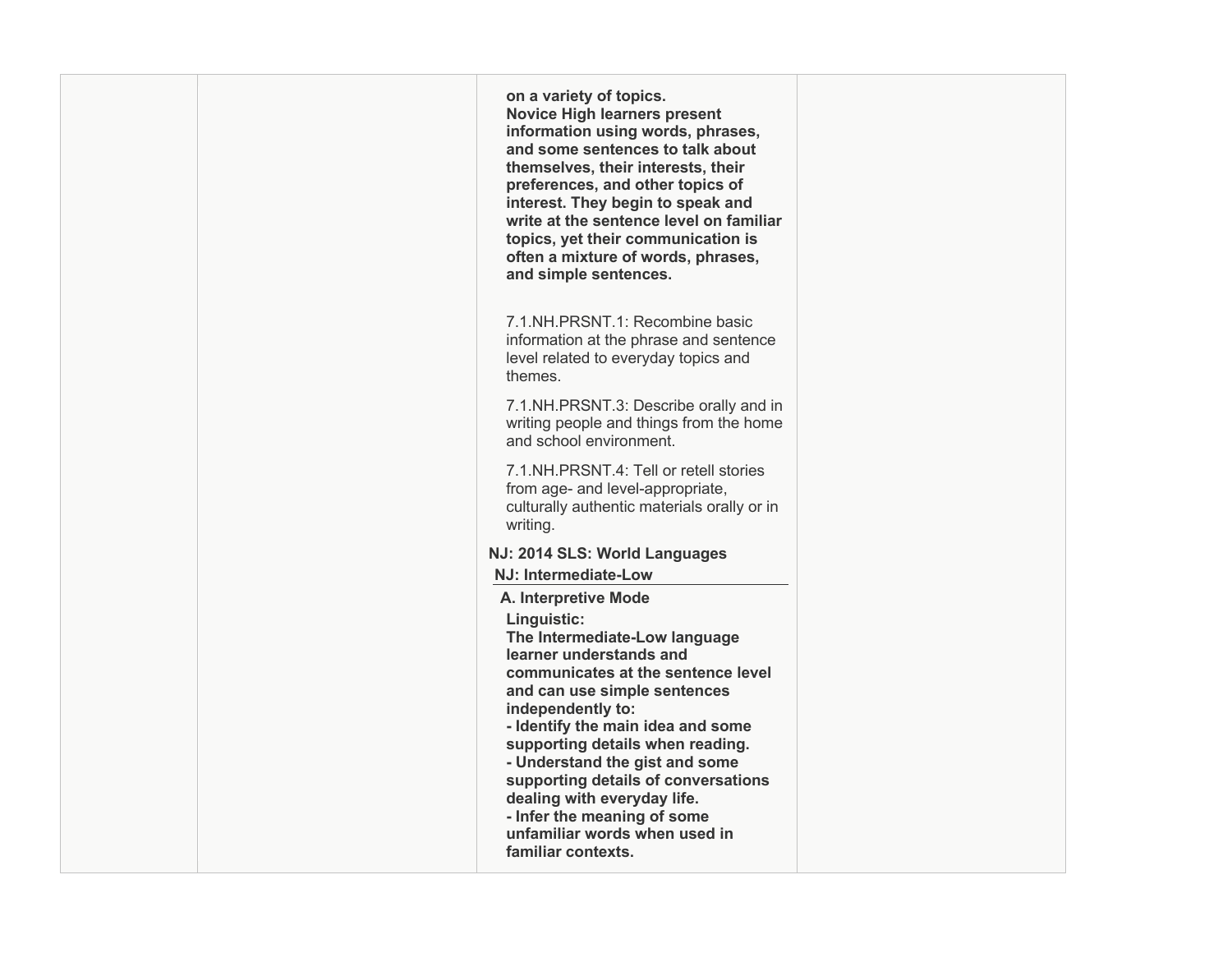|                             |                                                                                                | 7.1.IL.C.1 Use knowledge about cultural<br>products and cultural practices to create<br>a multimedia-rich presentation on<br>targeted themes to be shared virtually<br>with a target language audience.<br>7.1.IL.C.2 Present student-created<br>and/or authentic short plays, skits,<br>poems, songs, stories, or reports.<br>7.1.IL.C.3 Use language creatively to<br>respond in writing to a variety of oral or<br>visual prompts.<br>7.1.IL.C.5 Compare and contrast<br>cultural products and cultural practices<br>associated with the target culture(s) and<br>one's own culture, orally, in writing, or<br>through simulation.<br>Copyright © State of New Jersey, 1996 -<br>2020.<br>Unit 2 Interdisciplinary.docx |                                                                                                                                                                                                                                                                                                    |
|-----------------------------|------------------------------------------------------------------------------------------------|----------------------------------------------------------------------------------------------------------------------------------------------------------------------------------------------------------------------------------------------------------------------------------------------------------------------------------------------------------------------------------------------------------------------------------------------------------------------------------------------------------------------------------------------------------------------------------------------------------------------------------------------------------------------------------------------------------------------------|----------------------------------------------------------------------------------------------------------------------------------------------------------------------------------------------------------------------------------------------------------------------------------------------------|
| Unit 3 - Zu<br><b>Hause</b> | SWBAT ID and conjugatethe<br>imperfect forms of well-known verbs<br>SWBAT describe their rooms | NJ: 2016 SLS: English Language Arts<br><b>NJ: Grades 11-12</b><br>Language<br><b>Language Progressive Skills</b><br>L.5.1d. Recognize and correct<br>inappropriate shifts in verb tense.<br>NJ: 2020 SLS: World Languages<br><b>NJ: Novice-High</b><br><b>Interpretive Mode</b><br>Core Idea: Learning a language<br>involves interpreting meaning from<br>listening, viewing, and reading<br>culturally authentic materials in the<br>target language.<br><b>Novice High learners sometimes</b><br>understand information from<br>sentence-length speech in basic                                                                                                                                                         | Mosaik 2 Ch.2.1<br>Teacher-created materials<br>Deutsche Welle - Deutschland<br>Labor packet and "Albtraum<br>Wohnungssuche" videos<br>realia - classified ads from people<br>searching for apartments<br>Other resources will be used<br>during this course when and<br>where deemed appropriate. |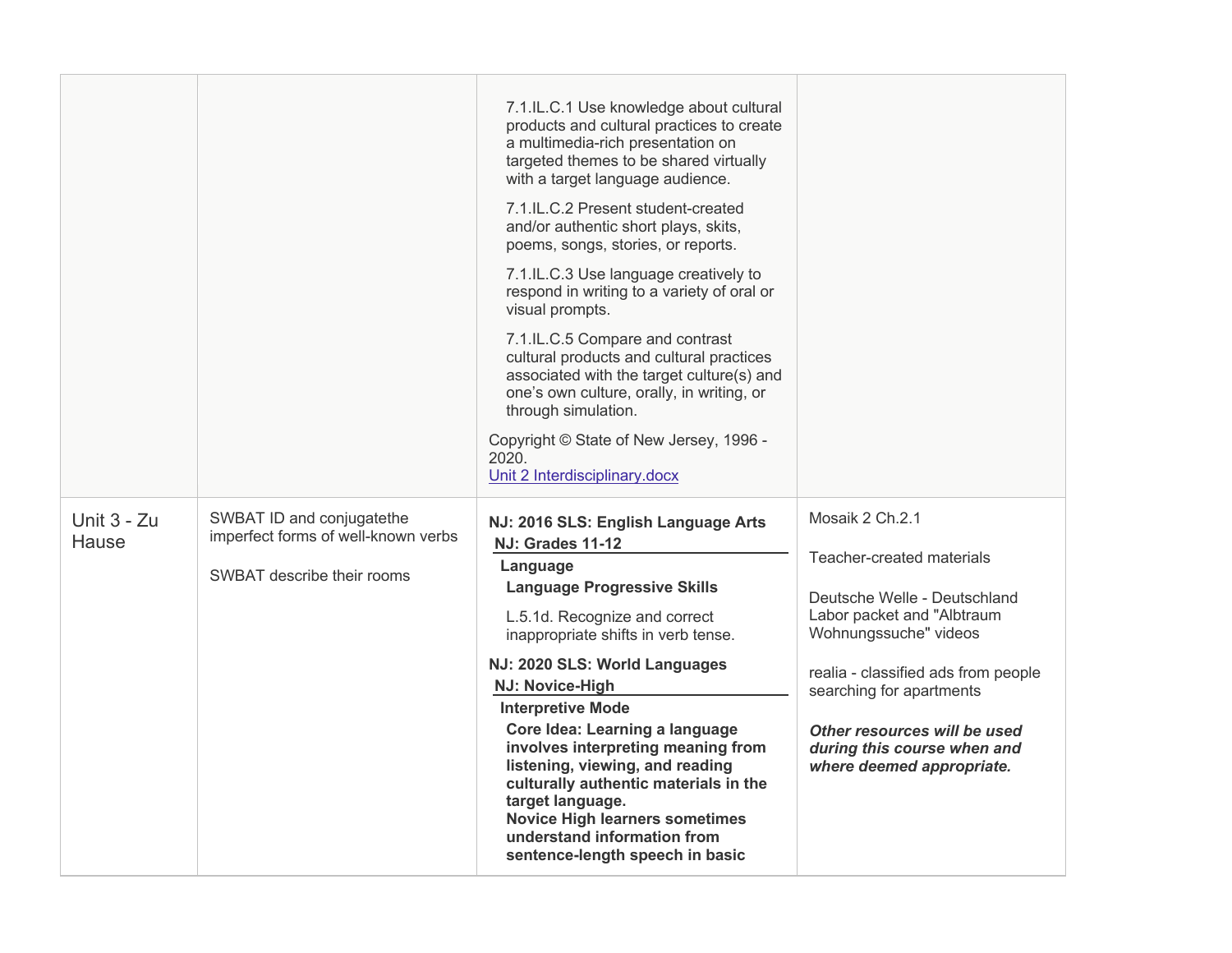|  | personal and social contexts where<br>there is contextual support, though<br>comprehension may often be very<br>uneven. They are able to understand<br>speech and writing dealing with<br>areas of practical need such as<br>highly standardized messages,<br>phrases, or instructions, if the<br>vocabulary has been learned. |  |
|--|--------------------------------------------------------------------------------------------------------------------------------------------------------------------------------------------------------------------------------------------------------------------------------------------------------------------------------|--|
|  | 7.1.NH.IPRET.1: Identify familiar words<br>and phrases in culturally authentic<br>materials related to targeted themes.                                                                                                                                                                                                        |  |
|  | 7.1.NH.IPRET.2: Understand the main<br>idea and occasionally infer the meaning<br>of some highly contextualized,<br>unfamiliar spoken or written words,<br>phrases, and short sentences in<br>culturally authentic materials related to<br>targeted themes.                                                                    |  |
|  | 7.1.NH.IPRET.3: Respond and act on a<br>series of oral and written instructions,<br>directions, and commands.                                                                                                                                                                                                                  |  |
|  | 7.1.NH.IPRET.5: Identify some unique<br>linguistic elements in the target culture.                                                                                                                                                                                                                                             |  |
|  | 7.1.NH.IPRET.7: Comprehend some<br>familiar questions and statements from<br>short conversations and brief written<br>messages from informational and<br>fictional texts that are spoken, viewed<br>and written.                                                                                                               |  |
|  | <b>Interpersonal Mode</b><br>Core Idea: Interpersonal<br>communication between and among<br>people is the exchange of<br>information and the negotiation of<br>meaning.<br>Novice High learners understand and<br>communicate at the phrase and                                                                                |  |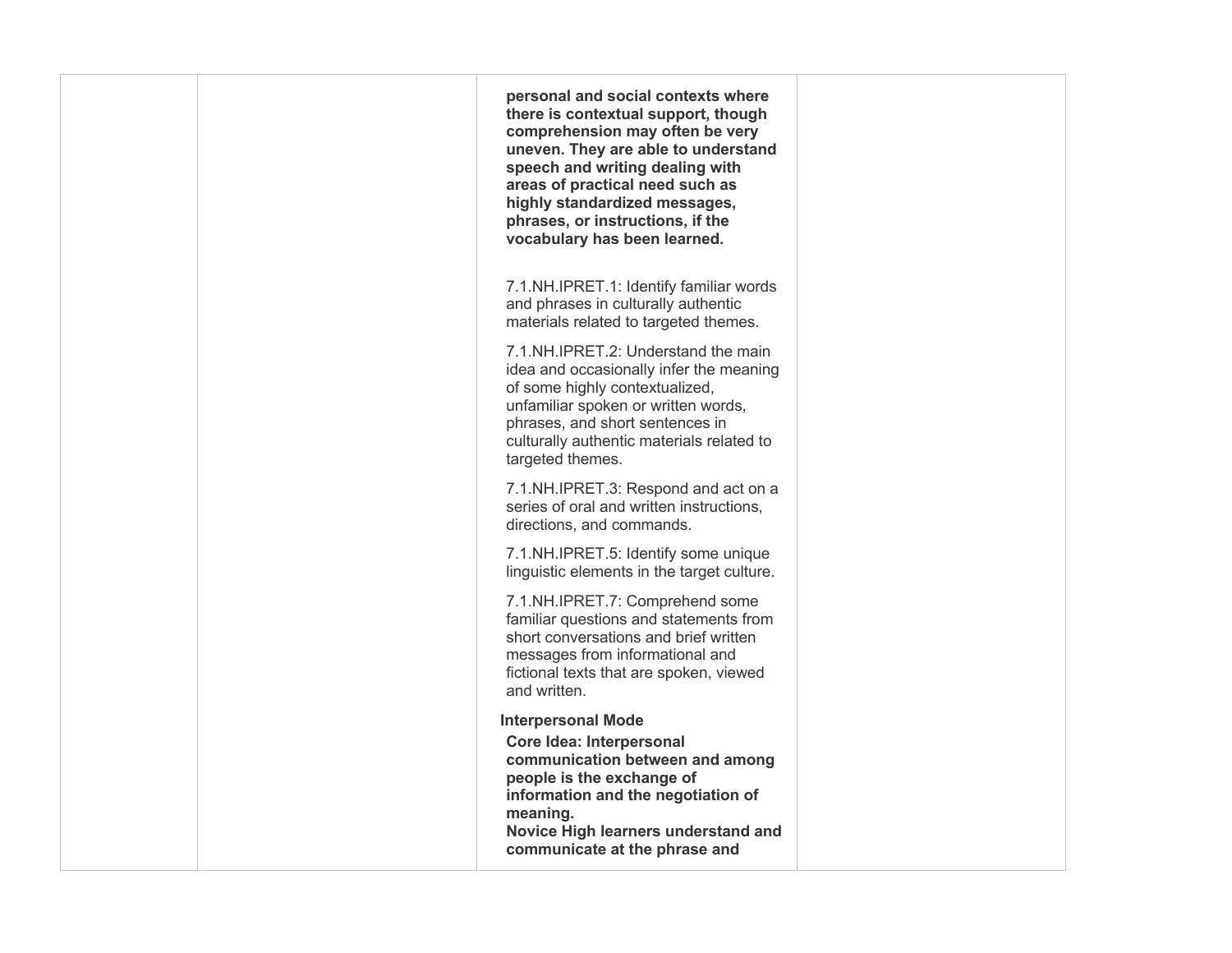**sentence level and can use words, everyday life. They can handle a few uncomplicated communicative tasks when the situations are straightforward and the contexts basic personal information, basic objects, and a limited number of activities, preferences, and needs. Novice High learners understand and respond to simple direct questions and requests and can independently rely on learned language that they begin to recombine to express their but often revert to words and lists, and simple sentences independently when talking about familiar. Conversation is limited to ask a few formulaic questions. They own ideas and needs. Novice High learners use sentence-level speech phrases.** 

 information by recombining memorized words, phrases, and sentences on 7.1.NH.IPERS.1: Exchange basic topics related to self and targeted themes to express original ideas and information.

 information from other subjects. 7.1.NH.IPERS.2: Ask and respond to questions on practiced topics and on

 series of oral and written directions, 7.1.NH.IPERS.4: Give and follow a commands, and requests for participating in classroom and cultural activities.

## **Presentational Mode**

 **Core Idea: Presentational communication involves presenting information, concepts, and ideas to**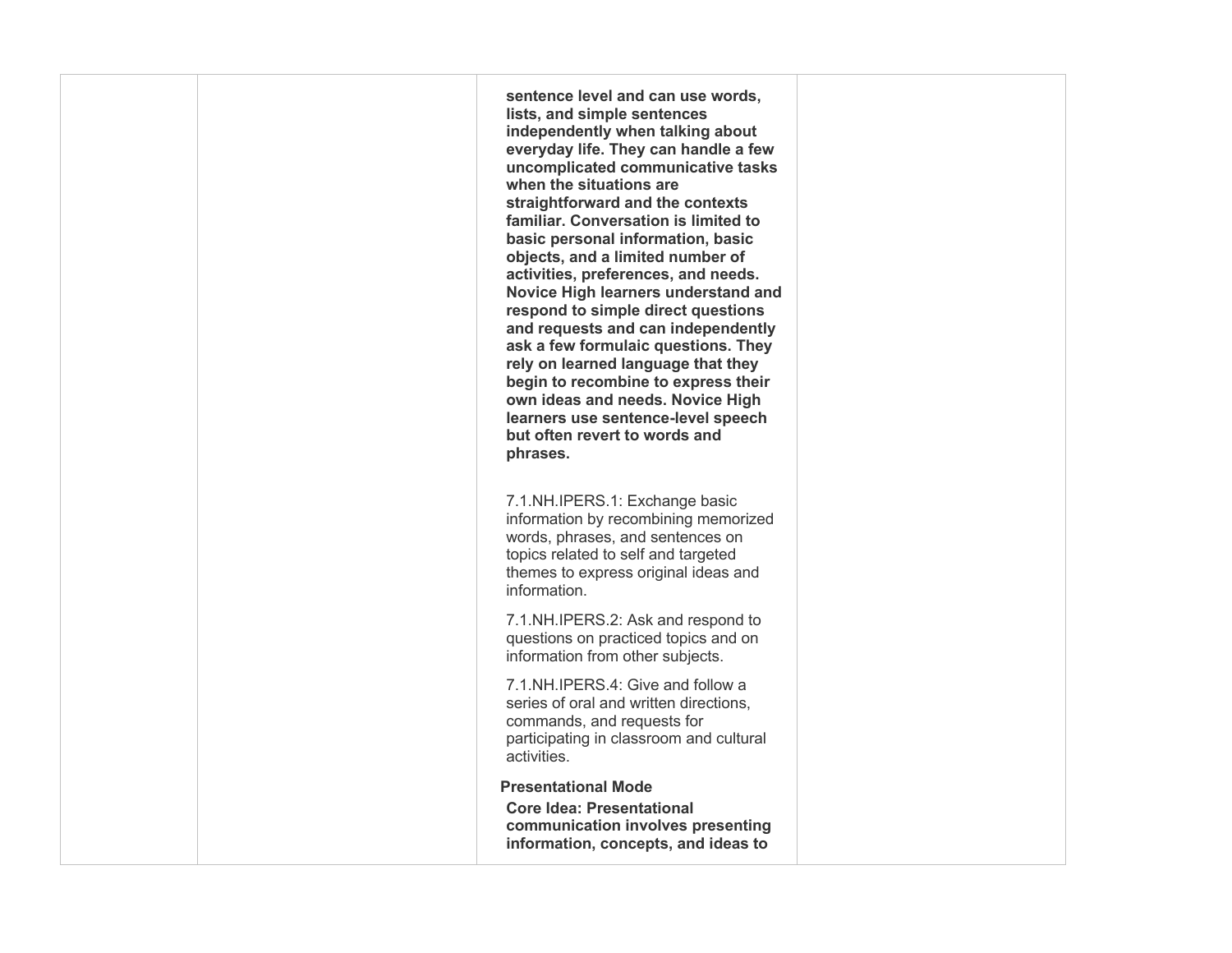| an audience of listeners or readers<br>on a variety of topics.<br><b>Novice High learners present</b><br>information using words, phrases,<br>and some sentences to talk about<br>themselves, their interests, their<br>preferences, and other topics of<br>interest. They begin to speak and<br>write at the sentence level on familiar<br>topics, yet their communication is<br>often a mixture of words, phrases,<br>and simple sentences.                     |  |
|-------------------------------------------------------------------------------------------------------------------------------------------------------------------------------------------------------------------------------------------------------------------------------------------------------------------------------------------------------------------------------------------------------------------------------------------------------------------|--|
| 7.1.NH.PRSNT.2: Create and present<br>brief messages using familiar<br>vocabulary orally or in writing.                                                                                                                                                                                                                                                                                                                                                           |  |
| 7.1.NH.PRSNT.3: Describe orally and in<br>writing people and things from the home<br>and school environment.                                                                                                                                                                                                                                                                                                                                                      |  |
| 7.1.NH.PRSNT.5: When speaking and<br>writing, use simple sentences and try to<br>connect them with a few transition<br>words.                                                                                                                                                                                                                                                                                                                                     |  |
| NJ: 2014 SLS: World Languages                                                                                                                                                                                                                                                                                                                                                                                                                                     |  |
| NJ: Intermediate-Low                                                                                                                                                                                                                                                                                                                                                                                                                                              |  |
| A. Interpretive Mode<br>Linguistic:<br>The Intermediate-Low language<br>learner understands and<br>communicates at the sentence level<br>and can use simple sentences<br>independently to:<br>- Identify the main idea and some<br>supporting details when reading.<br>- Understand the gist and some<br>supporting details of conversations<br>dealing with everyday life.<br>- Infer the meaning of some<br>unfamiliar words when used in<br>familiar contexts. |  |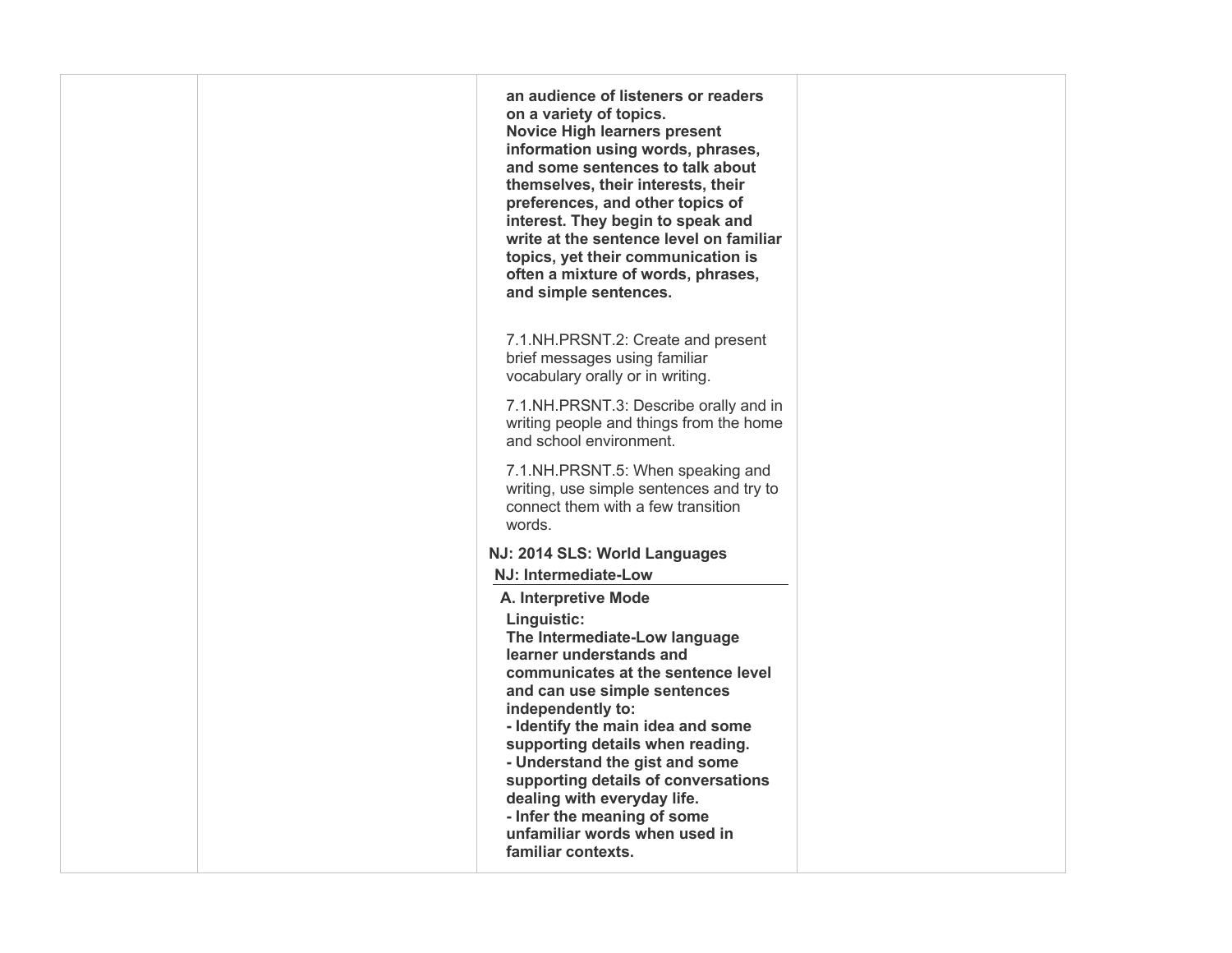| 7.1.IL.A.1 Identify the main idea and<br>most supporting details contained in<br>culturally authentic materials using<br>electronic information sources related to<br>targeted themes.                                                                                                                                                                                                                                                                                                                                                                          |  |
|-----------------------------------------------------------------------------------------------------------------------------------------------------------------------------------------------------------------------------------------------------------------------------------------------------------------------------------------------------------------------------------------------------------------------------------------------------------------------------------------------------------------------------------------------------------------|--|
| 7.1.IL.A.4 Use the target language to<br>describe people, places, objects, and<br>daily activities learned about through<br>oral or written descriptions.                                                                                                                                                                                                                                                                                                                                                                                                       |  |
| 7.1.IL.A.5 Demonstrate comprehension<br>of conversations and written information<br>on a variety of topics.                                                                                                                                                                                                                                                                                                                                                                                                                                                     |  |
| 7.1.IL.A.7 Infer the meaning of a few<br>unfamiliar words in some new contexts.                                                                                                                                                                                                                                                                                                                                                                                                                                                                                 |  |
| 7.1.IL.A.8 Compare and contrast unique<br>linguistic elements in English and the<br>target language.                                                                                                                                                                                                                                                                                                                                                                                                                                                            |  |
| <b>B. Interpersonal Mode</b><br>Linguistic:<br>The Intermediate-Low language<br>learner understands and<br>communicates at the sentence level<br>and can use simple sentences<br>independently to:<br>-Ask and answer questions related to<br>everyday life.<br>-Handle simple transactions related<br>to everyday life:<br>1. Initiate, maintain, and end a<br>conversation.<br>2. Ask for and give permission.<br>3. Express needs.<br>4. Give reasons.<br>5. Request, suggest, and make<br>arrangements.<br>6. Extend, accept, and decline an<br>invitation. |  |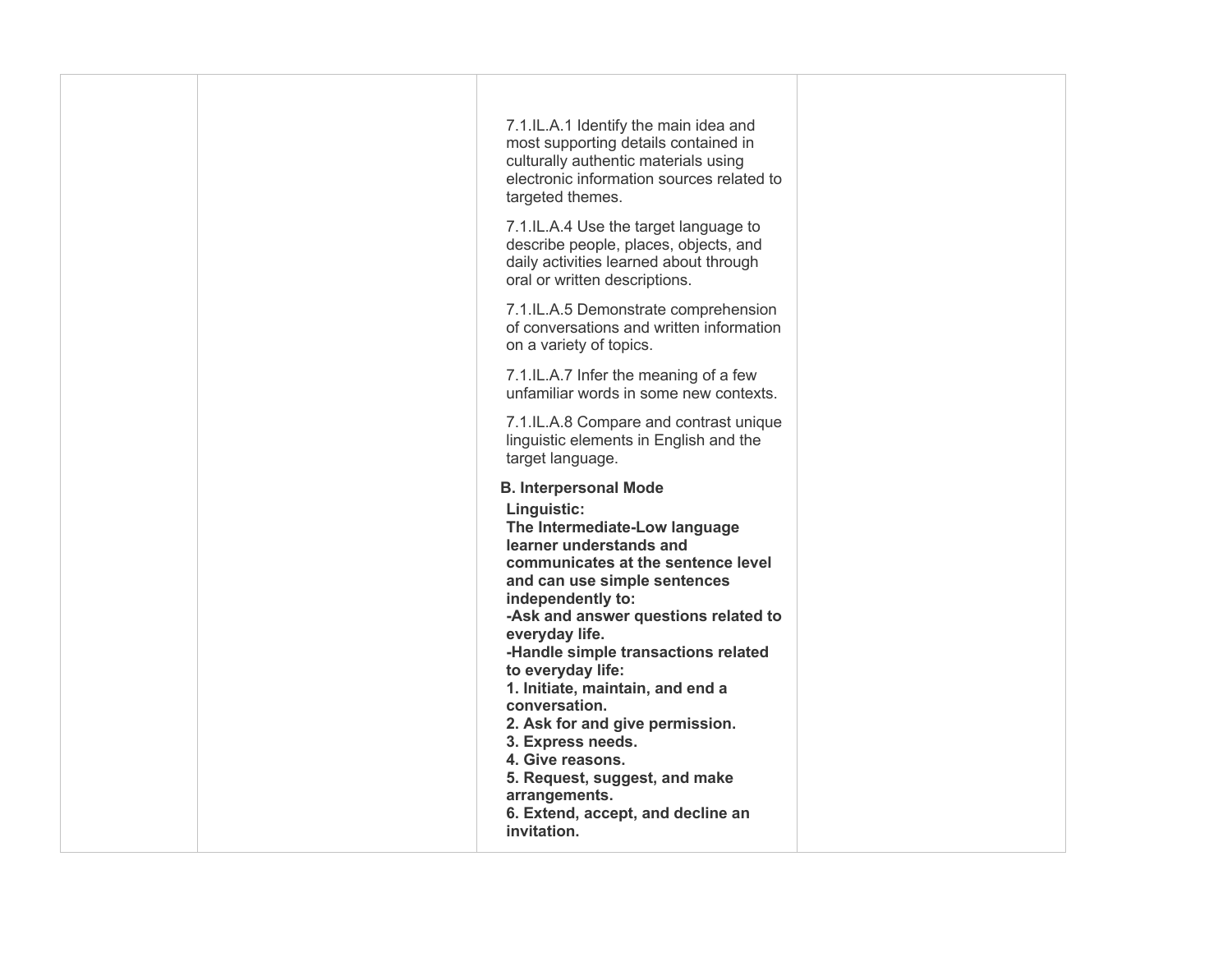| 7. Express an opinion and<br>preference.                                                                                                                                                                                                                                                                                                                                       |  |
|--------------------------------------------------------------------------------------------------------------------------------------------------------------------------------------------------------------------------------------------------------------------------------------------------------------------------------------------------------------------------------|--|
| 7.1.IL.B.2 Give and follow a series of<br>oral and written directions, commands,<br>and requests for participating in age-<br>and level-appropriate classroom and<br>cultural activities.                                                                                                                                                                                      |  |
| 7.1.IL.B.4 Ask and respond to factual<br>and interpretive questions of a personal<br>nature or on school-related topics.                                                                                                                                                                                                                                                       |  |
| 7.1.IL.B.5 Engage in short<br>conversations about personal<br>experiences or events and/or topics<br>studied in other content areas.                                                                                                                                                                                                                                           |  |
| <b>C. Presentational Mode</b><br>Linguistic:<br>The Intermediate-Low language<br>learner understands and<br>communicates at the sentence level<br>and can use simple sentences<br>independently to:<br>-Handle simple transactions related<br>to everyday life<br>1. Express needs.<br>2. Give reasons.<br>3. Express an opinion and<br>preference.<br>4. Request and suggest. |  |
| 7.1.IL.C.1 Use knowledge about cultural<br>products and cultural practices to create<br>a multimedia-rich presentation on<br>targeted themes to be shared virtually<br>with a target language audience.                                                                                                                                                                        |  |
| 7.1.IL.C.4 Compare and contrast age-<br>and level-appropriate culturally authentic<br>materials orally and in writing.                                                                                                                                                                                                                                                         |  |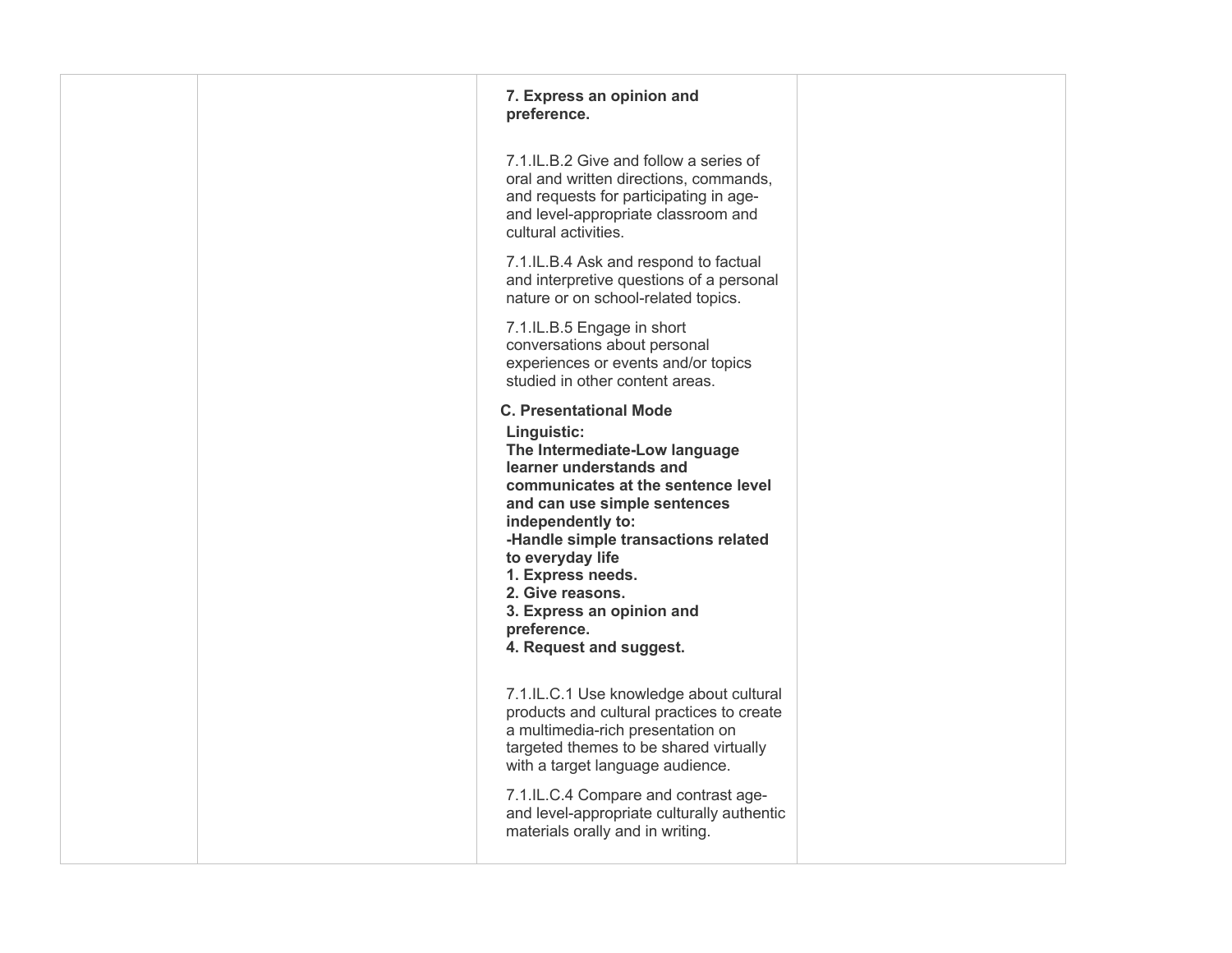|                        |                                                                                                                                                                                                               | 7.1.IL.C.5 Compare and contrast<br>cultural products and cultural practices<br>associated with the target culture(s) and<br>one's own culture, orally, in writing, or<br>through simulation.<br>Copyright © State of New Jersey, 1996 -<br>2020.<br>Unit 3 Interdisciplinary.docx                                                                                                                                                                                                                                                                                                                                                                                                                                                                                                                                                                                                             |                                                                                                                                                                                                   |
|------------------------|---------------------------------------------------------------------------------------------------------------------------------------------------------------------------------------------------------------|-----------------------------------------------------------------------------------------------------------------------------------------------------------------------------------------------------------------------------------------------------------------------------------------------------------------------------------------------------------------------------------------------------------------------------------------------------------------------------------------------------------------------------------------------------------------------------------------------------------------------------------------------------------------------------------------------------------------------------------------------------------------------------------------------------------------------------------------------------------------------------------------------|---------------------------------------------------------------------------------------------------------------------------------------------------------------------------------------------------|
| Unit 4 -<br>Hausarbeit | SWBAT state what they have to do<br>to help out at home<br>SWBAT compose past tense<br>expressions with more complex<br>verbs<br>SWBAT identify some of the major<br>German appliances and household<br>items | NJ: 2016 SLS: English Language Arts<br><b>NJ: Grades 11-12</b><br>Language<br><b>Language Progressive Skills</b><br>L.5.1d. Recognize and correct<br>inappropriate shifts in verb tense.<br>NJ: 2020 SLS: World Languages<br>NJ: Novice-High<br><b>Interpretive Mode</b><br>Core Idea: Learning a language<br>involves interpreting meaning from<br>listening, viewing, and reading<br>culturally authentic materials in the<br>target language.<br><b>Novice High learners sometimes</b><br>understand information from<br>sentence-length speech in basic<br>personal and social contexts where<br>there is contextual support, though<br>comprehension may often be very<br>uneven. They are able to understand<br>speech and writing dealing with<br>areas of practical need such as<br>highly standardized messages,<br>phrases, or instructions, if the<br>vocabulary has been learned. | Mosaik 2 Ch. 2-2<br>teacher-made materials<br><b>German Second and Third Years</b><br>book for drills<br>Other resources will be used<br>during this course when and<br>where deemed appropriate. |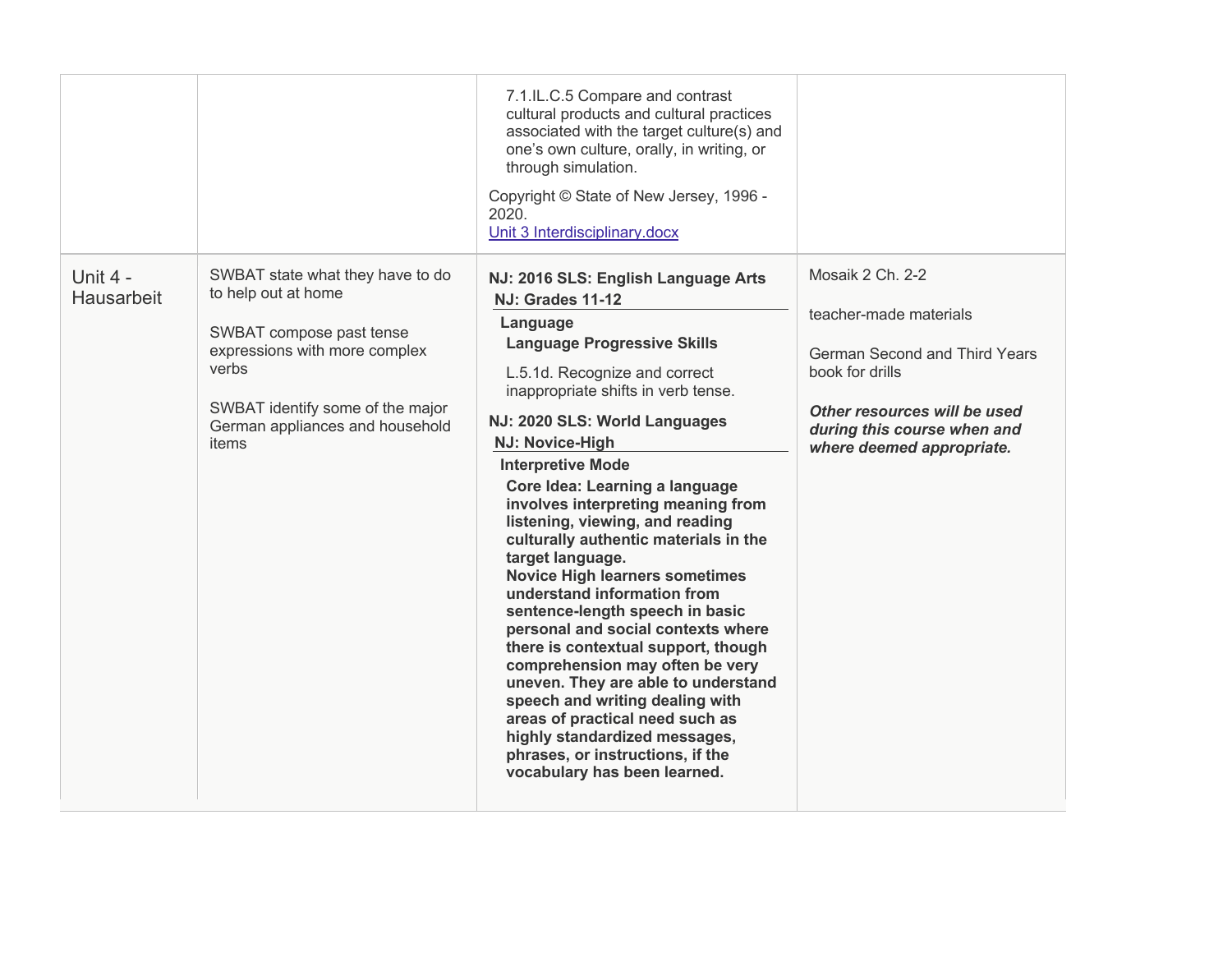**straightforward and the contexts basic personal information, basic objects, and a limited number of activities, preferences, and needs. Novice High learners understand and respond to simple direct questions and requests and can independently rely on learned language that they begin to recombine to express their but often revert to words and familiar. Conversation is limited to ask a few formulaic questions. They own ideas and needs. Novice High learners use sentence-level speech phrases.** 

 information by recombining memorized words, phrases, and sentences on 7.1.NH.IPERS.1: Exchange basic topics related to self and targeted themes to express original ideas and information.

 information from other subjects. 7.1.NH.IPERS.2: Ask and respond to questions on practiced topics and on

7.1.NH.IPERS.3: Make requests and express preferences in classroom settings and in various social situations.

 series of oral and written directions, 7.1.NH.IPERS.4: Give and follow a commands, and requests for participating in classroom and cultural activities.

 gestures, intonation, and common idiomatic expressions of the target 7.1.NH.IPERS.5: Imitate appropriate culture(s)/language during daily interactions.

**Presentational Mode**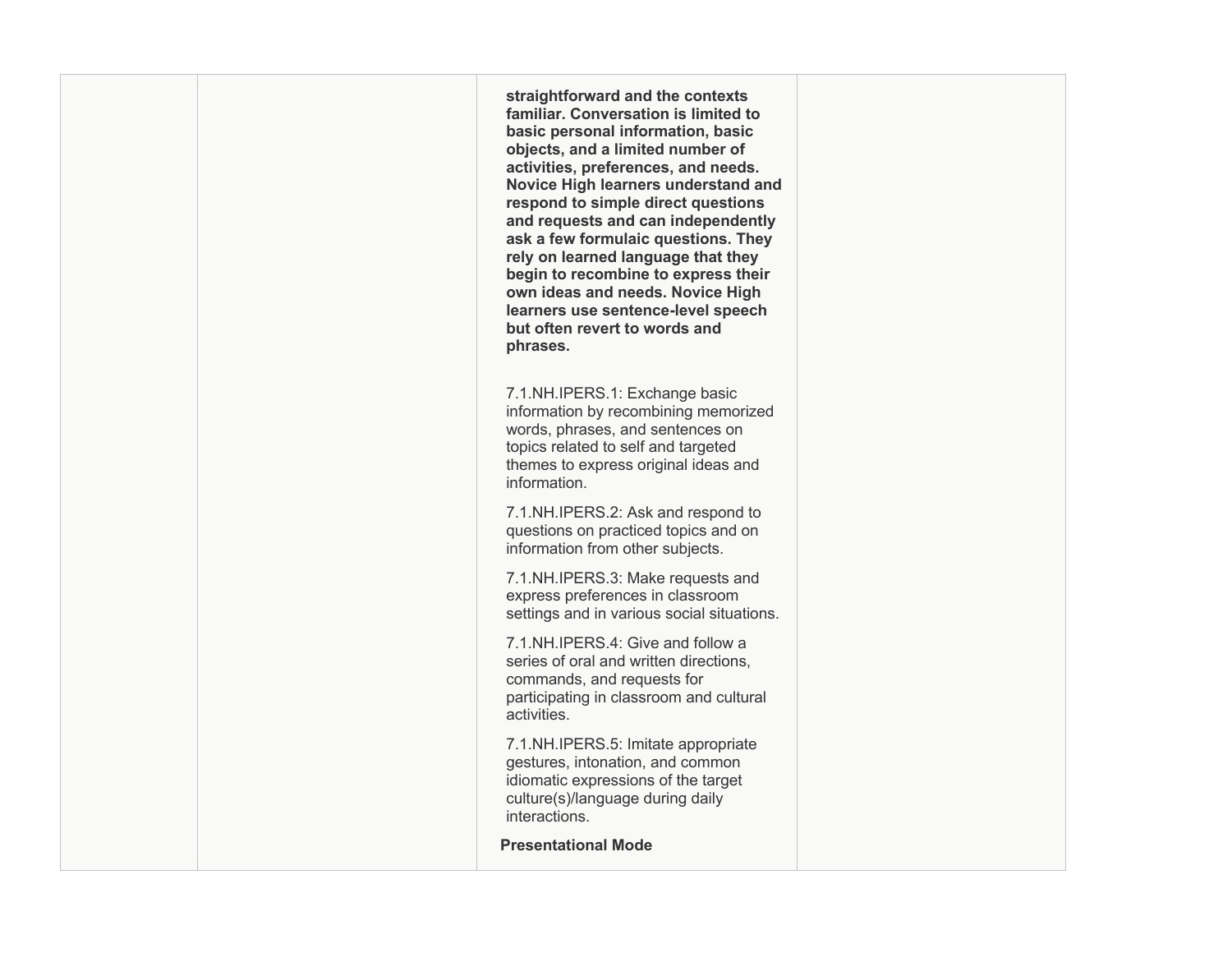**Core Idea: Presentational Novice High learners present and some sentences to talk about preferences, and other topics of write at the sentence level on familiar topics, yet their communication is often a mixture of words, phrases,** writing, use simple sentences and try to connect them with a few transition  **NJ: 2014 SLS: World Languages The Intermediate-Low language and can use simple sentences - Understand the gist and some supporting details of conversations dealing with everyday life. unfamiliar words when used in communication involves presenting information, concepts, and ideas to an audience of listeners or readers on a variety of topics. information using words, phrases, themselves, their interests, their interest. They begin to speak and and simple sentences.**  7.1.NH.PRSNT.2: Create and present brief messages using familiar vocabulary orally or in writing. 7.1.NH.PRSNT.5: When speaking and words. **NJ: Intermediate-Low A. Interpretive Mode Linguistic: learner understands and communicates at the sentence level independently to: - Identify the main idea and some supporting details when reading. - Infer the meaning of some familiar contexts.**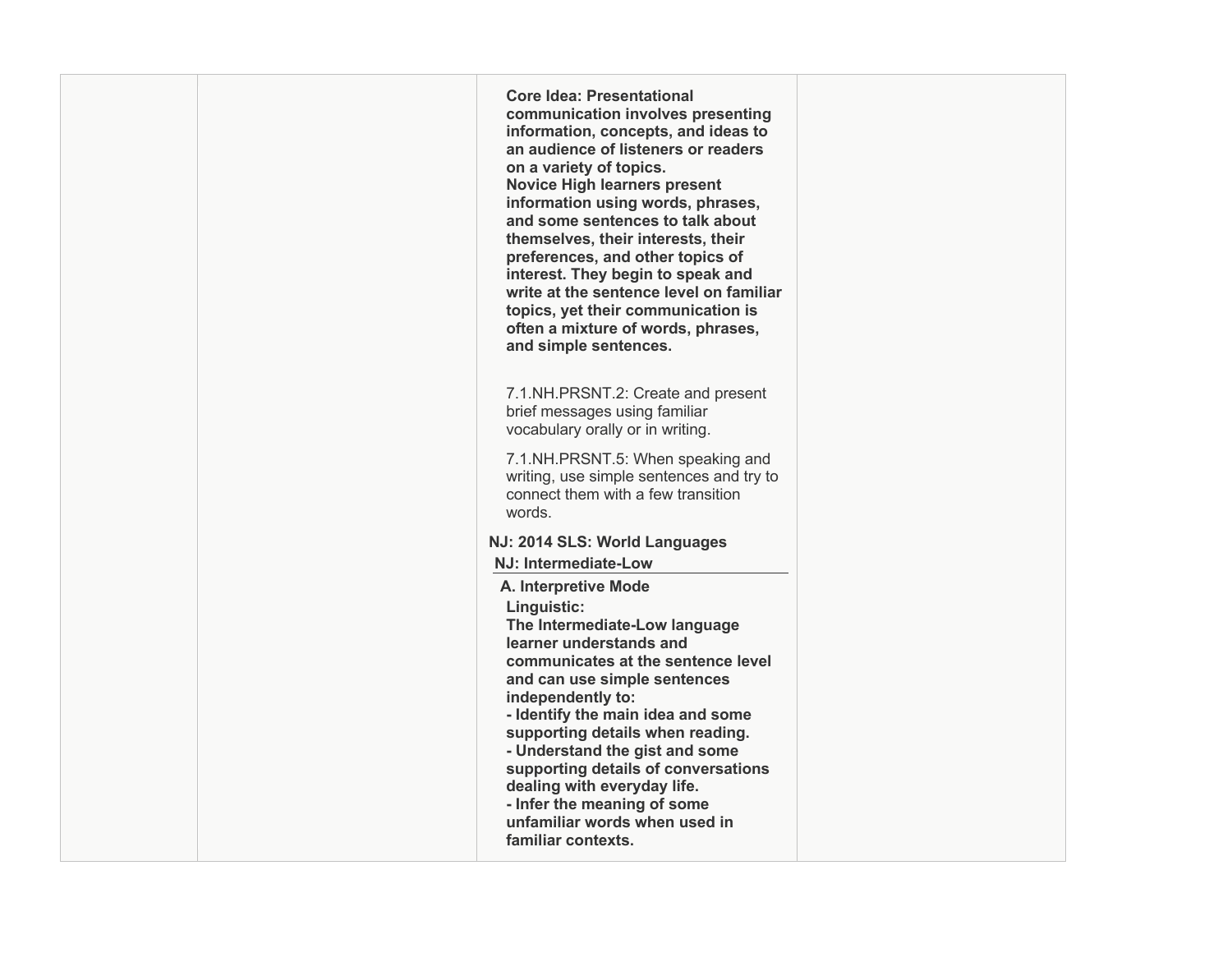| Unit 5 -<br>Jahreszeiten | SWBAT ID anddescribe the weather<br>SWBAT use idiomatic prepositional<br>phrases<br>SWBAT compose sentences in the<br>past tense w/ separable and<br>inseparable prefixes<br>SWBAT ID important information of<br>the Wind Energy industry in<br>German-speaking countries | NJ: 2016 SLS: English Language Arts<br><b>NJ: Grades 11-12</b><br>Language<br><b>Language Progressive Skills</b><br>L.5.1d. Recognize and correct<br>inappropriate shifts in verb tense.<br>NJ: 2020 SLS: World Languages<br>NJ: Novice-High<br><b>Interpretive Mode</b><br>Core Idea: Learning a language<br>involves interpreting meaning from<br>listening, viewing, and reading<br>culturally authentic materials in the<br>target language.<br><b>Novice High learners sometimes</b><br>understand information from<br>sentence-length speech in basic<br>personal and social contexts where<br>there is contextual support, though<br>comprehension may often be very<br>uneven. They are able to understand<br>speech and writing dealing with<br>areas of practical need such as<br>highly standardized messages,<br>phrases, or instructions, if the<br>vocabulary has been learned. | Mosaik 2 Ch.3.1<br>Teacher-made materials<br>Freiburg geography/culture<br>(Kulturartikel)<br>Other resources will be used<br>during this course when and<br>where deemed appropriate. |
|--------------------------|----------------------------------------------------------------------------------------------------------------------------------------------------------------------------------------------------------------------------------------------------------------------------|-----------------------------------------------------------------------------------------------------------------------------------------------------------------------------------------------------------------------------------------------------------------------------------------------------------------------------------------------------------------------------------------------------------------------------------------------------------------------------------------------------------------------------------------------------------------------------------------------------------------------------------------------------------------------------------------------------------------------------------------------------------------------------------------------------------------------------------------------------------------------------------------------|----------------------------------------------------------------------------------------------------------------------------------------------------------------------------------------|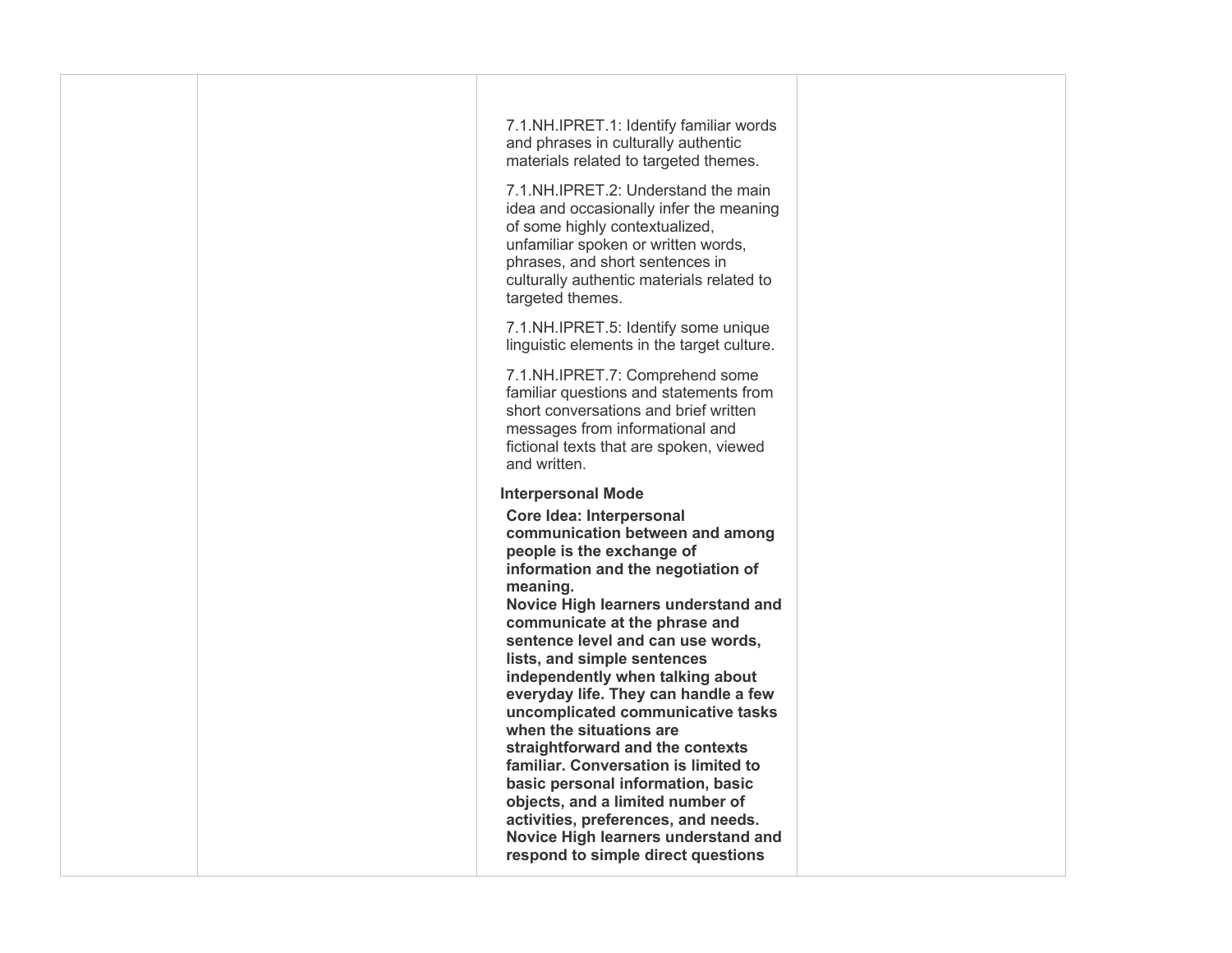| and requests and can independently<br>ask a few formulaic questions. They<br>rely on learned language that they<br>begin to recombine to express their<br>own ideas and needs. Novice High<br>learners use sentence-level speech<br>but often revert to words and<br>phrases.                                                                                                                                                                                                                                                                                                               |  |
|---------------------------------------------------------------------------------------------------------------------------------------------------------------------------------------------------------------------------------------------------------------------------------------------------------------------------------------------------------------------------------------------------------------------------------------------------------------------------------------------------------------------------------------------------------------------------------------------|--|
| 7.1.NH.IPERS.1: Exchange basic<br>information by recombining memorized<br>words, phrases, and sentences on<br>topics related to self and targeted<br>themes to express original ideas and<br>information.                                                                                                                                                                                                                                                                                                                                                                                   |  |
| 7.1.NH.IPERS.2: Ask and respond to<br>questions on practiced topics and on<br>information from other subjects.                                                                                                                                                                                                                                                                                                                                                                                                                                                                              |  |
| 7.1.NH.IPERS.5: Imitate appropriate<br>gestures, intonation, and common<br>idiomatic expressions of the target<br>culture(s)/language during daily<br>interactions.                                                                                                                                                                                                                                                                                                                                                                                                                         |  |
| <b>Presentational Mode</b><br><b>Core Idea: Presentational</b><br>communication involves presenting<br>information, concepts, and ideas to<br>an audience of listeners or readers<br>on a variety of topics.<br><b>Novice High learners present</b><br>information using words, phrases,<br>and some sentences to talk about<br>themselves, their interests, their<br>preferences, and other topics of<br>interest. They begin to speak and<br>write at the sentence level on familiar<br>topics, yet their communication is<br>often a mixture of words, phrases,<br>and simple sentences. |  |
|                                                                                                                                                                                                                                                                                                                                                                                                                                                                                                                                                                                             |  |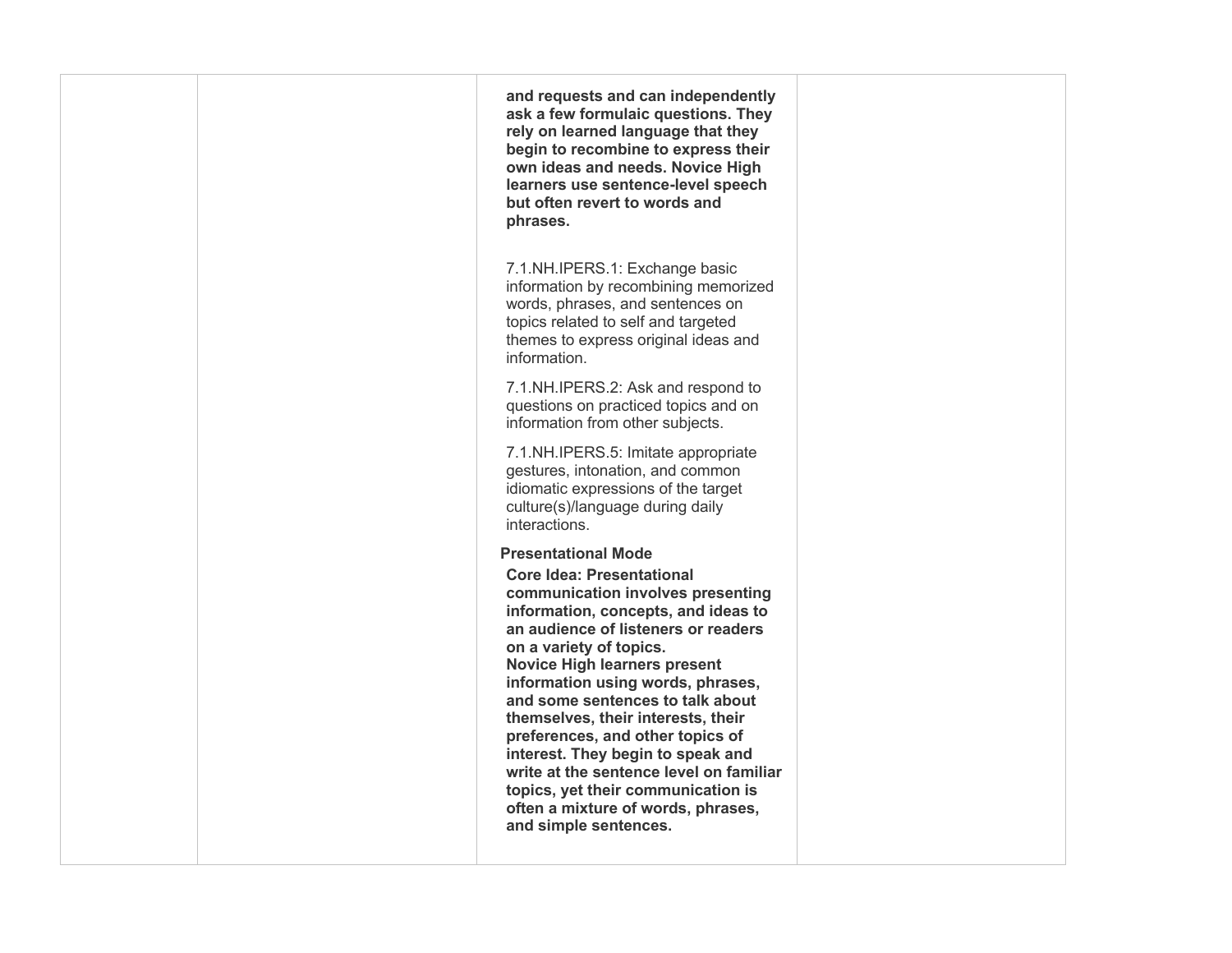| 7.1.NH.PRSNT.1: Recombine basic<br>information at the phrase and sentence<br>level related to everyday topics and<br>themes.                                                                                                                                                                                                                                                                                                              |
|-------------------------------------------------------------------------------------------------------------------------------------------------------------------------------------------------------------------------------------------------------------------------------------------------------------------------------------------------------------------------------------------------------------------------------------------|
| 7.1.NH.PRSNT.2: Create and present<br>brief messages using familiar<br>vocabulary orally or in writing.                                                                                                                                                                                                                                                                                                                                   |
| 7.1.NH.PRSNT.3: Describe orally and in<br>writing people and things from the home<br>and school environment.                                                                                                                                                                                                                                                                                                                              |
| 7.1.NH.PRSNT.4: Tell or retell stories<br>from age- and level-appropriate,<br>culturally authentic materials orally or in<br>writing.                                                                                                                                                                                                                                                                                                     |
| NJ: 2014 SLS: World Languages                                                                                                                                                                                                                                                                                                                                                                                                             |
| NJ: Intermediate-Low<br>A. Interpretive Mode                                                                                                                                                                                                                                                                                                                                                                                              |
| Linguistic:<br>The Intermediate-Low language<br>learner understands and<br>communicates at the sentence level<br>and can use simple sentences<br>independently to:<br>- Identify the main idea and some<br>supporting details when reading.<br>- Understand the gist and some<br>supporting details of conversations<br>dealing with everyday life.<br>- Infer the meaning of some<br>unfamiliar words when used in<br>familiar contexts. |
| 7.1.IL.A.1 Identify the main idea and<br>most supporting details contained in<br>culturally authentic materials using<br>electronic information sources related to<br>targeted themes.                                                                                                                                                                                                                                                    |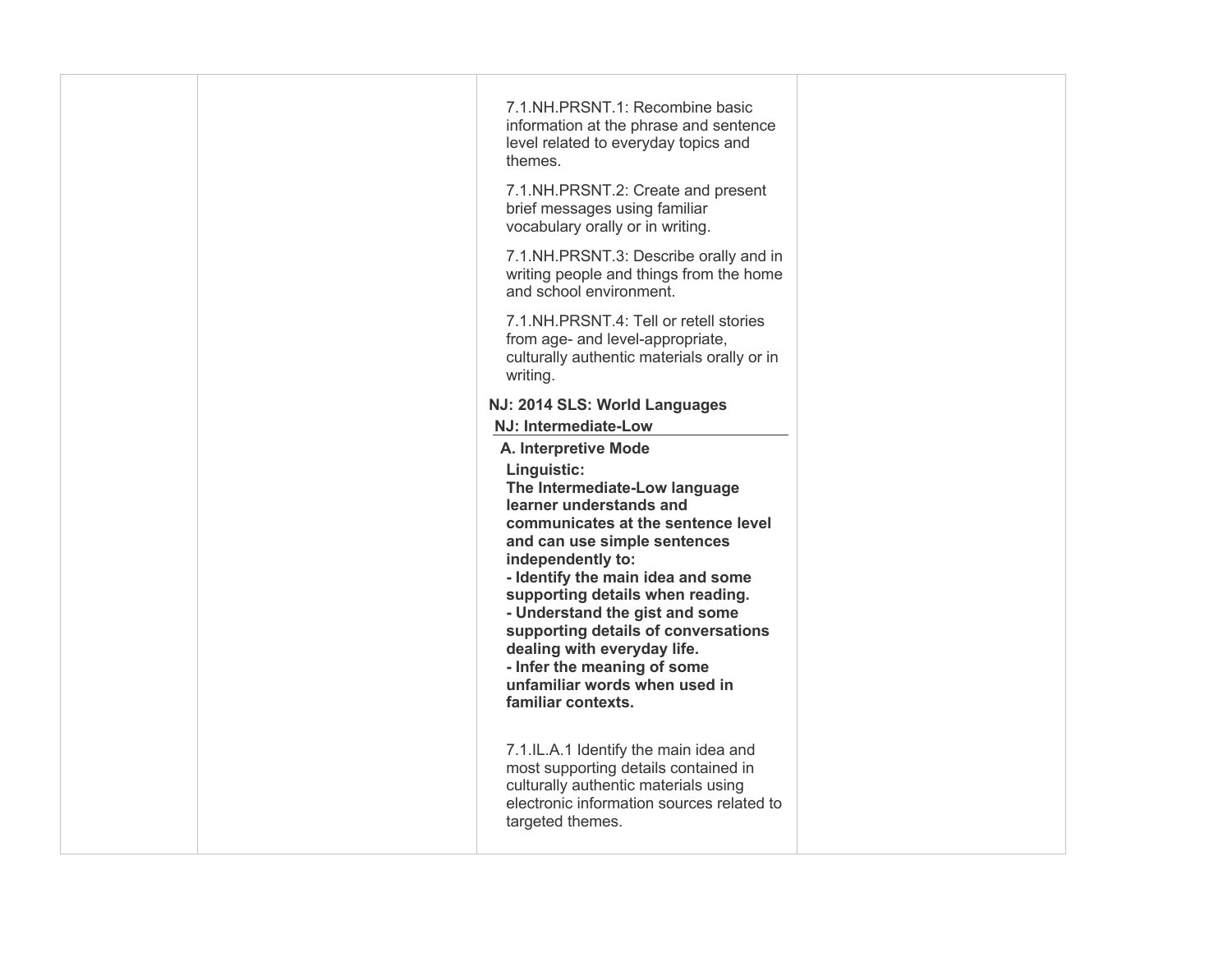|  | 7.1.IL.A.4 Use the target language to<br>describe people, places, objects, and<br>daily activities learned about through<br>oral or written descriptions.                                                                                                                                                                                                                                                                                                                                                                                                                                                                                           |  |
|--|-----------------------------------------------------------------------------------------------------------------------------------------------------------------------------------------------------------------------------------------------------------------------------------------------------------------------------------------------------------------------------------------------------------------------------------------------------------------------------------------------------------------------------------------------------------------------------------------------------------------------------------------------------|--|
|  | 7.1.IL.A.5 Demonstrate comprehension<br>of conversations and written information<br>on a variety of topics.                                                                                                                                                                                                                                                                                                                                                                                                                                                                                                                                         |  |
|  | 7.1.IL.A.7 Infer the meaning of a few<br>unfamiliar words in some new contexts.                                                                                                                                                                                                                                                                                                                                                                                                                                                                                                                                                                     |  |
|  | 7.1.IL.A.8 Compare and contrast unique<br>linguistic elements in English and the<br>target language.                                                                                                                                                                                                                                                                                                                                                                                                                                                                                                                                                |  |
|  | <b>B. Interpersonal Mode</b><br>Linguistic:<br>The Intermediate-Low language<br>learner understands and<br>communicates at the sentence level<br>and can use simple sentences<br>independently to:<br>-Ask and answer questions related to<br>everyday life.<br>-Handle simple transactions related<br>to everyday life:<br>1. Initiate, maintain, and end a<br>conversation.<br>2. Ask for and give permission.<br>3. Express needs.<br>4. Give reasons.<br>5. Request, suggest, and make<br>arrangements.<br>6. Extend, accept, and decline an<br>invitation.<br>7. Express an opinion and<br>preference.<br>7.1.IL.B.3 Use appropriate gestures, |  |
|  | intonation, and common idiomatic<br>expressions of the target<br>culture(s)/language in familiar situations.                                                                                                                                                                                                                                                                                                                                                                                                                                                                                                                                        |  |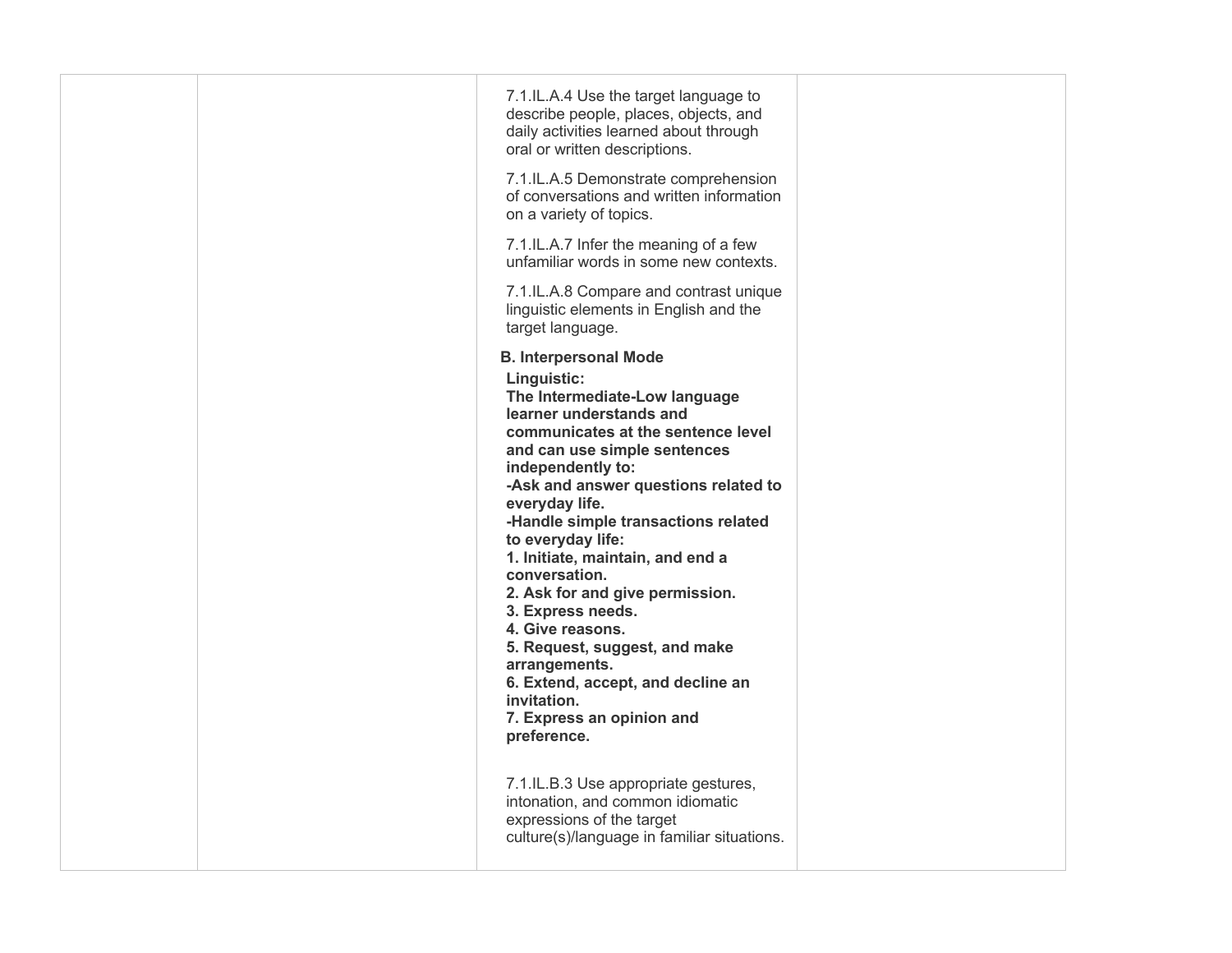|                    |                                                                      | 7.1.IL.B.4 Ask and respond to factual<br>and interpretive questions of a personal<br>nature or on school-related topics.<br><b>C. Presentational Mode</b><br>Linguistic:<br>The Intermediate-Low language<br>learner understands and<br>communicates at the sentence level<br>and can use simple sentences<br>independently to:<br>-Handle simple transactions related<br>to everyday life<br>1. Express needs.<br>2. Give reasons.<br>3. Express an opinion and<br>preference.<br>4. Request and suggest. |                            |
|--------------------|----------------------------------------------------------------------|------------------------------------------------------------------------------------------------------------------------------------------------------------------------------------------------------------------------------------------------------------------------------------------------------------------------------------------------------------------------------------------------------------------------------------------------------------------------------------------------------------|----------------------------|
|                    |                                                                      | 7.1.IL.C.2 Present student-created<br>and/or authentic short plays, skits,<br>poems, songs, stories, or reports.                                                                                                                                                                                                                                                                                                                                                                                           |                            |
|                    |                                                                      | 7.1.IL.C.3 Use language creatively to<br>respond in writing to a variety of oral or<br>visual prompts.                                                                                                                                                                                                                                                                                                                                                                                                     |                            |
|                    |                                                                      | 7.1.IL.C.4 Compare and contrast age-<br>and level-appropriate culturally authentic<br>materials orally and in writing.                                                                                                                                                                                                                                                                                                                                                                                     |                            |
|                    |                                                                      | Copyright © State of New Jersey, 1996 -<br>2020.<br>Unit 5 Interdisciplinary.docx                                                                                                                                                                                                                                                                                                                                                                                                                          |                            |
| Unit 6 -<br>Reisen | SWBAT describe travel plans                                          | NJ: 2016 SLS: English Language Arts<br><b>NJ: Grades 11-12</b>                                                                                                                                                                                                                                                                                                                                                                                                                                             | Mosaik 2 Ch.3.2            |
|                    | SWBAT describe when experiences<br>take place                        | Language<br><b>Language Progressive Skills</b>                                                                                                                                                                                                                                                                                                                                                                                                                                                             | teacher-created materials  |
|                    | SWBAT discuss some important<br>geographical andcultural features of |                                                                                                                                                                                                                                                                                                                                                                                                                                                                                                            | Slideshow/presentation app |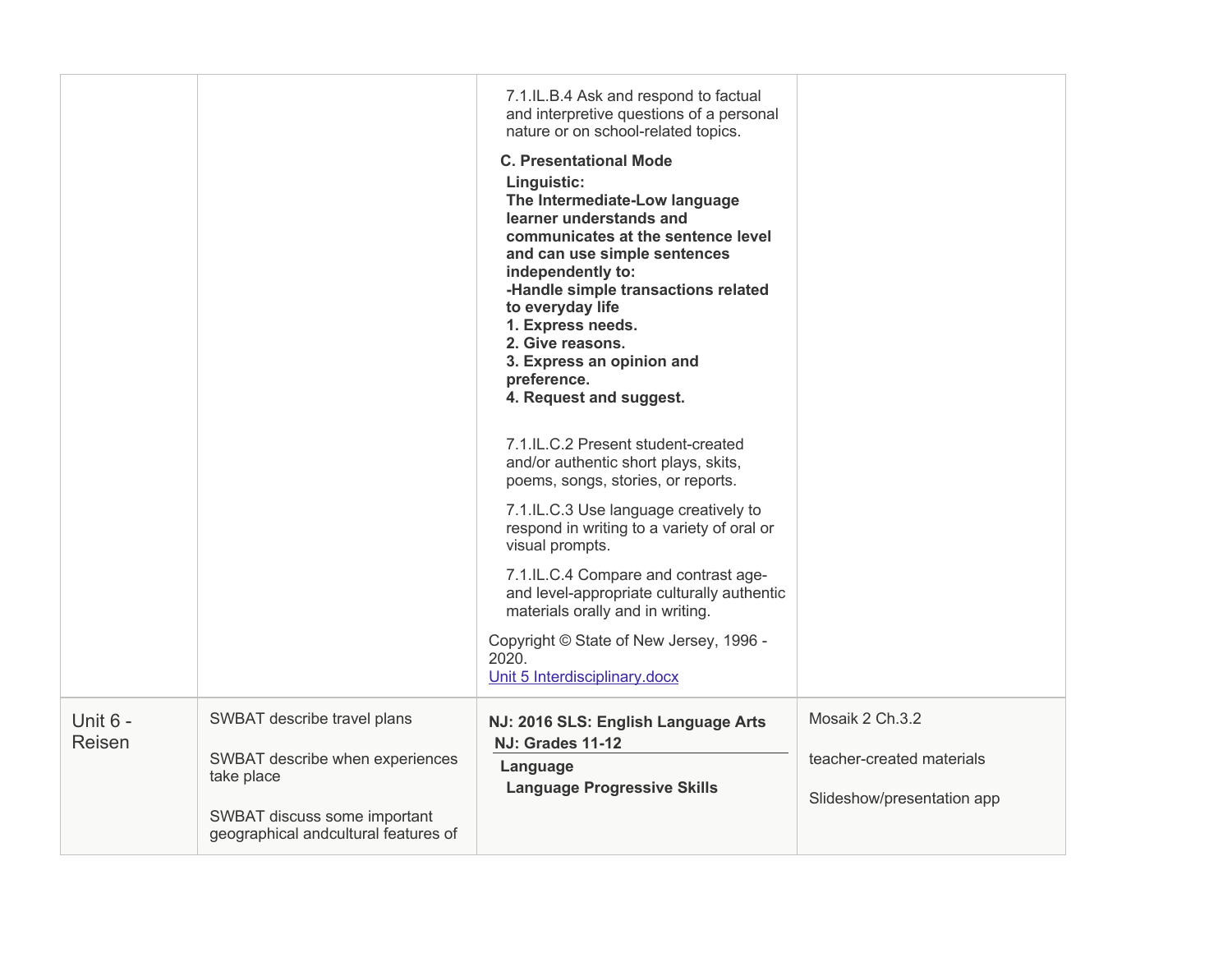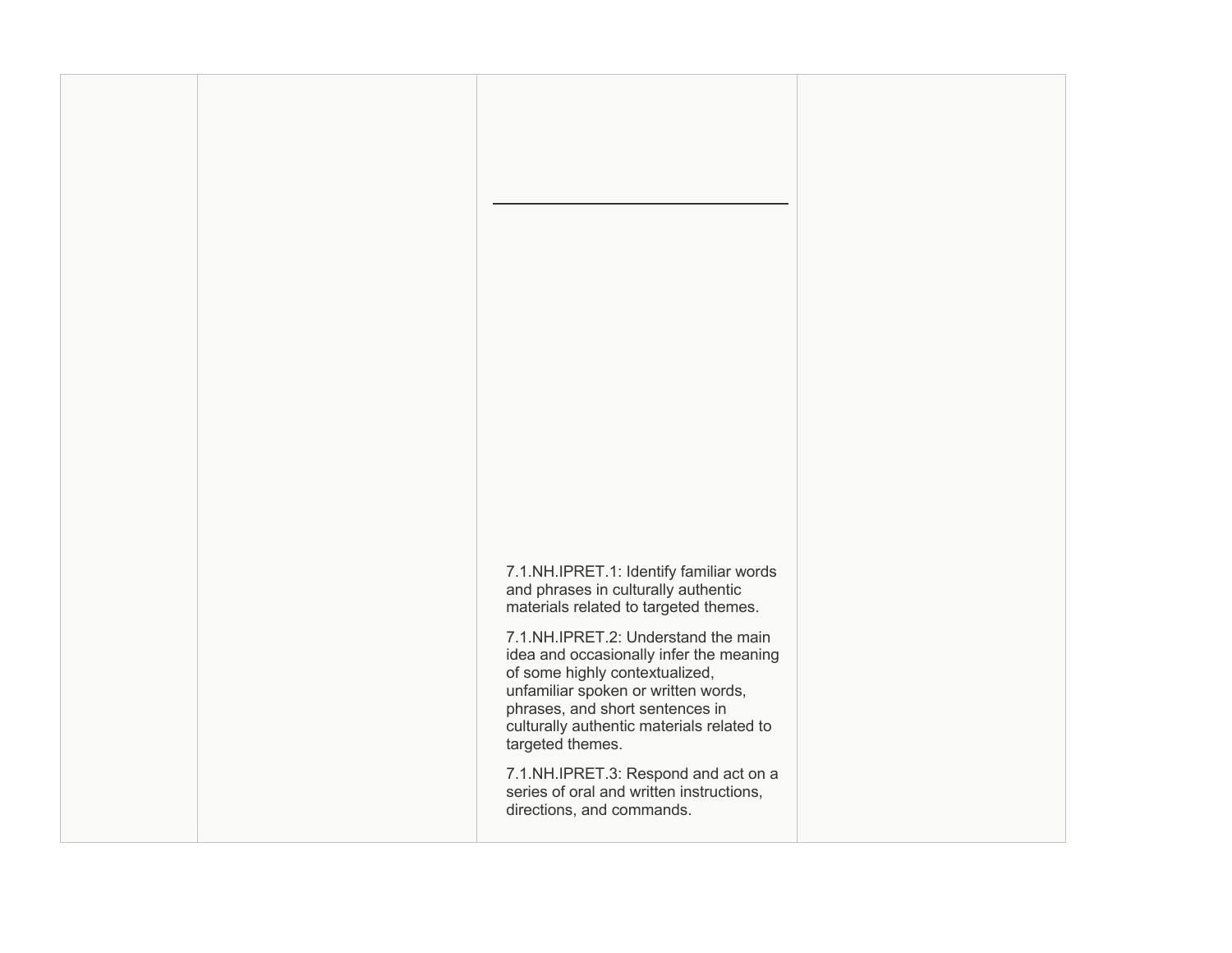| NJ: 2014 SLS: World Languages                                                                                                                                                                                                                                                                                                                                                                                                             |  |
|-------------------------------------------------------------------------------------------------------------------------------------------------------------------------------------------------------------------------------------------------------------------------------------------------------------------------------------------------------------------------------------------------------------------------------------------|--|
| NJ: Intermediate-Low                                                                                                                                                                                                                                                                                                                                                                                                                      |  |
| A. Interpretive Mode                                                                                                                                                                                                                                                                                                                                                                                                                      |  |
| Linguistic:<br>The Intermediate-Low language<br>learner understands and<br>communicates at the sentence level<br>and can use simple sentences<br>independently to:<br>- Identify the main idea and some<br>supporting details when reading.<br>- Understand the gist and some<br>supporting details of conversations<br>dealing with everyday life.<br>- Infer the meaning of some<br>unfamiliar words when used in<br>familiar contexts. |  |
| 7.1.IL.A.1 Identify the main idea and<br>most supporting details contained in<br>culturally authentic materials using<br>electronic information sources related to<br>targeted themes.                                                                                                                                                                                                                                                    |  |
| 7.1.IL.A.4 Use the target language to<br>describe people, places, objects, and<br>daily activities learned about through<br>oral or written descriptions.                                                                                                                                                                                                                                                                                 |  |
| 7.1.IL.A.5 Demonstrate comprehension<br>of conversations and written information<br>on a variety of topics.                                                                                                                                                                                                                                                                                                                               |  |
| 7.1.IL.A.7 Infer the meaning of a few<br>unfamiliar words in some new contexts.                                                                                                                                                                                                                                                                                                                                                           |  |
| <b>B. Interpersonal Mode</b><br>Linguistic:<br>The Intermediate-Low language<br>learner understands and<br>communicates at the sentence level<br>and can use simple sentences<br>independently to:                                                                                                                                                                                                                                        |  |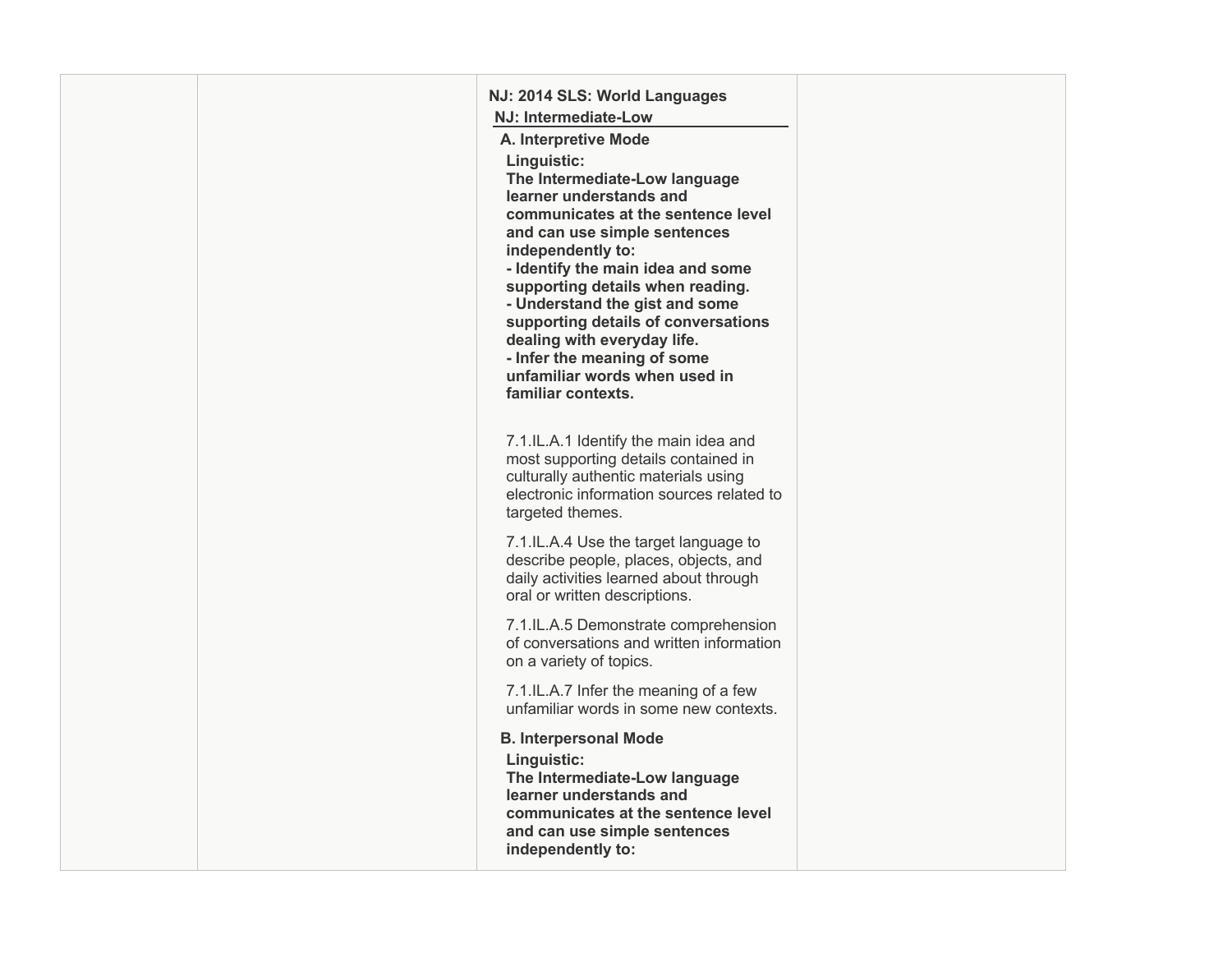| Unit 7 - Auto<br>und Rad<br>Fahren | SWBAT read a map to identify the<br>major highways in Germany<br>(Autobahn)<br>SWBAT describe events using the<br>past perfect<br>SWBAT combine past perfekt with<br>present perfect to describe the order<br>that events occur<br>SWBAT describe things using<br>comparisons and previously-learned<br>adjectives | NJ: 2016 SLS: English Language Arts<br><b>NJ: Grades 11-12</b><br>Language<br><b>Language Progressive Skills</b><br>L.5.1d. Recognize and correct<br>inappropriate shifts in verb tense.<br>NJ: 2020 SLS: World Languages<br>NJ: Novice-High<br><b>Interpretive Mode</b><br>Core Idea: Learning a language<br>involves interpreting meaning from<br>listening, viewing, and reading<br>culturally authentic materials in the<br>target language.<br><b>Novice High learners sometimes</b><br>understand information from<br>sentence-length speech in basic | Mosaik 2 Ch.3.2<br>Teacher-created materials<br>Realia - German car producers<br>Realia - roadmaps<br>Other resources will be used<br>during this course when and<br>where deemed appropriate. |
|------------------------------------|--------------------------------------------------------------------------------------------------------------------------------------------------------------------------------------------------------------------------------------------------------------------------------------------------------------------|-------------------------------------------------------------------------------------------------------------------------------------------------------------------------------------------------------------------------------------------------------------------------------------------------------------------------------------------------------------------------------------------------------------------------------------------------------------------------------------------------------------------------------------------------------------|------------------------------------------------------------------------------------------------------------------------------------------------------------------------------------------------|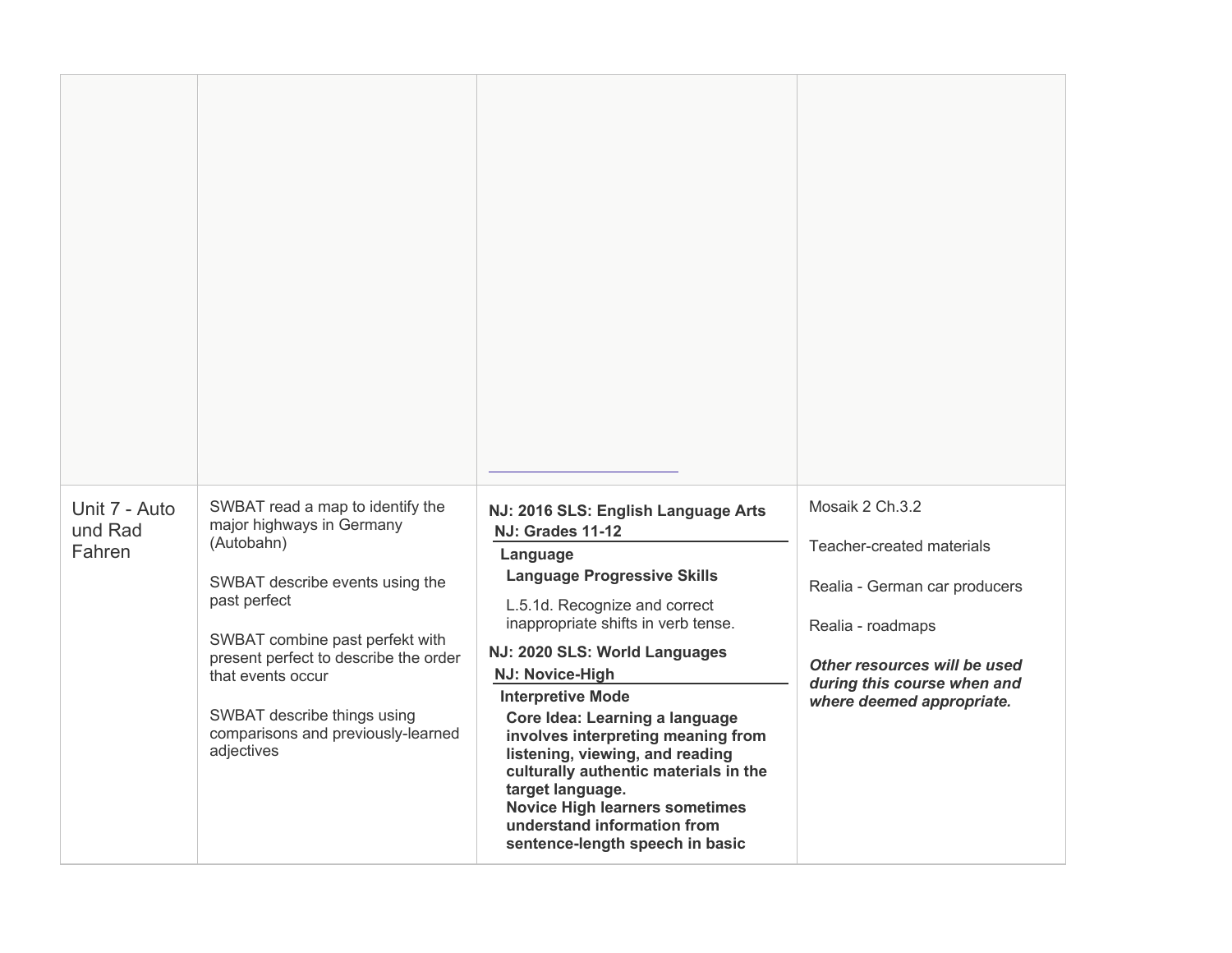|  | personal and social contexts where<br>there is contextual support, though<br>comprehension may often be very<br>uneven. They are able to understand<br>speech and writing dealing with<br>areas of practical need such as<br>highly standardized messages,<br>phrases, or instructions, if the<br>vocabulary has been learned. |  |
|--|--------------------------------------------------------------------------------------------------------------------------------------------------------------------------------------------------------------------------------------------------------------------------------------------------------------------------------|--|
|  | 7.1.NH.IPRET.1: Identify familiar words<br>and phrases in culturally authentic<br>materials related to targeted themes.                                                                                                                                                                                                        |  |
|  | 7.1. NH. IPRET. 2: Understand the main<br>idea and occasionally infer the meaning<br>of some highly contextualized,<br>unfamiliar spoken or written words,<br>phrases, and short sentences in<br>culturally authentic materials related to<br>targeted themes.                                                                 |  |
|  | 7.1.NH.IPRET.6: Interpret some<br>common cultural practices associated<br>with the target culture(s).                                                                                                                                                                                                                          |  |
|  | 7.1.NH.IPRET.7: Comprehend some<br>familiar questions and statements from<br>short conversations and brief written<br>messages from informational and<br>fictional texts that are spoken, viewed<br>and written.                                                                                                               |  |
|  | <b>Interpersonal Mode</b>                                                                                                                                                                                                                                                                                                      |  |
|  | Core Idea: Interpersonal<br>communication between and among<br>people is the exchange of<br>information and the negotiation of<br>meaning.<br>Novice High learners understand and<br>communicate at the phrase and<br>sentence level and can use words,<br>lists, and simple sentences<br>independently when talking about     |  |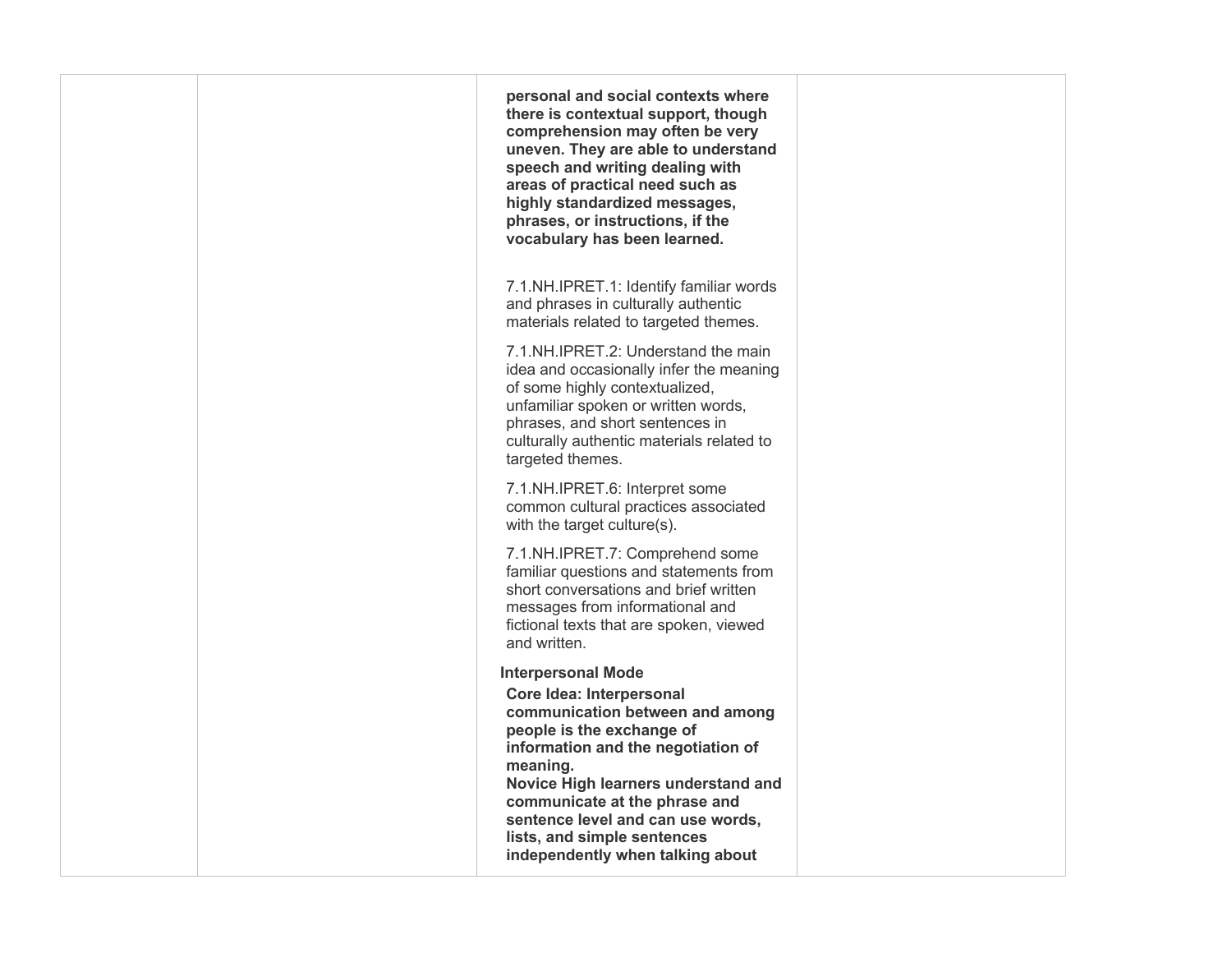**everyday life. They can handle a few uncomplicated communicative tasks when the situations are straightforward and the contexts basic personal information, basic objects, and a limited number of activities, preferences, and needs. Novice High learners understand and respond to simple direct questions and requests and can independently rely on learned language that they begin to recombine to express their own ideas and needs. Novice High but often revert to words and familiar. Conversation is limited to ask a few formulaic questions. They learners use sentence-level speech phrases.** 

 information by recombining memorized words, phrases, and sentences on 7.1.NH.IPERS.1: Exchange basic topics related to self and targeted themes to express original ideas and information.

 information from other subjects. 7.1.NH.IPERS.2: Ask and respond to questions on practiced topics and on

 series of oral and written directions, 7.1.NH.IPERS.4: Give and follow a commands, and requests for participating in classroom and cultural activities.

 gestures, intonation, and common idiomatic expressions of the target 7.1.NH.IPERS.5: Imitate appropriate culture(s)/language during daily interactions.

**Presentational Mode**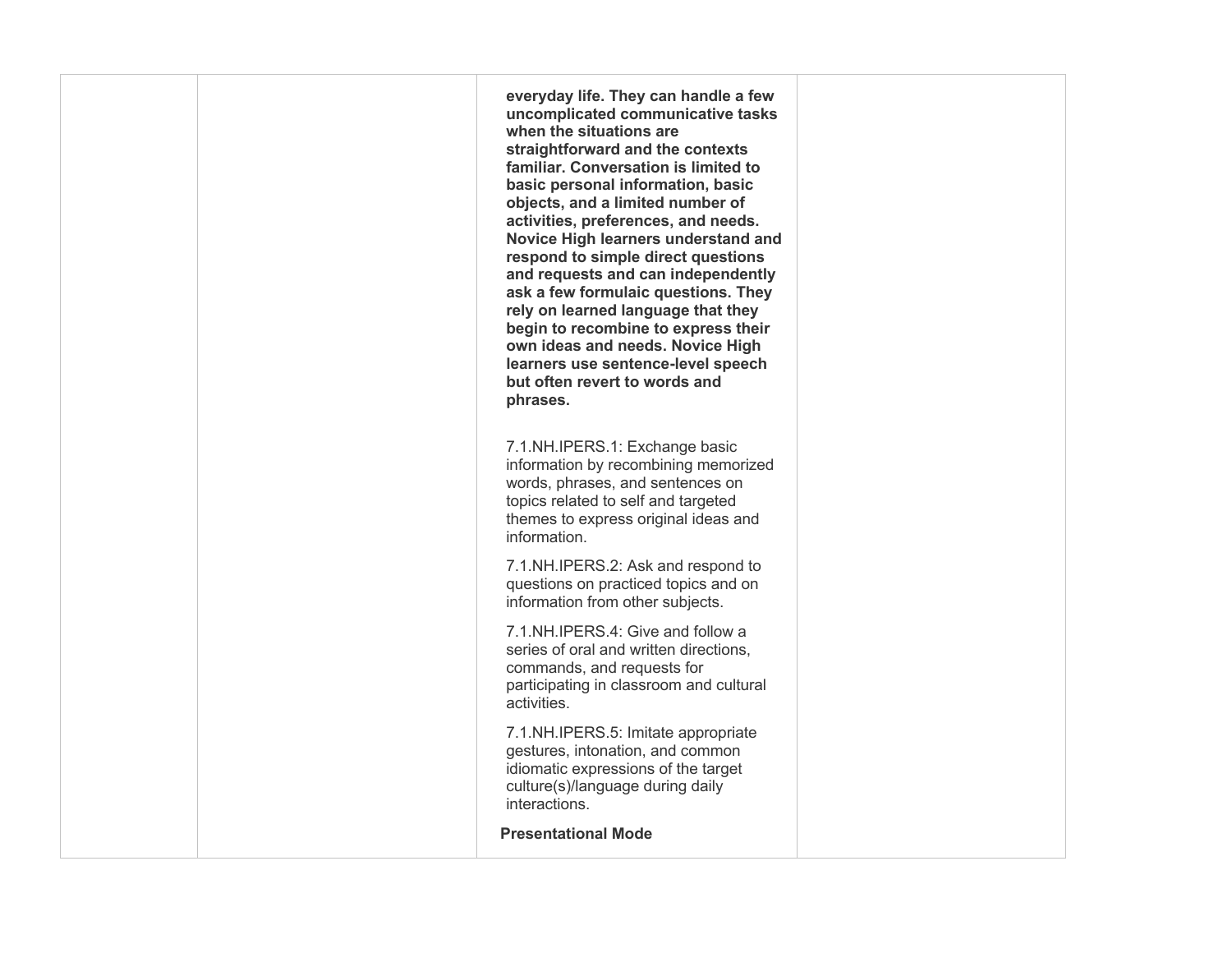| <b>Core Idea: Presentational</b><br>communication involves presenting<br>information, concepts, and ideas to<br>an audience of listeners or readers<br>on a variety of topics.<br><b>Novice High learners present</b><br>information using words, phrases,<br>and some sentences to talk about<br>themselves, their interests, their<br>preferences, and other topics of<br>interest. They begin to speak and<br>write at the sentence level on familiar<br>topics, yet their communication is<br>often a mixture of words, phrases,<br>and simple sentences. |                                               |
|---------------------------------------------------------------------------------------------------------------------------------------------------------------------------------------------------------------------------------------------------------------------------------------------------------------------------------------------------------------------------------------------------------------------------------------------------------------------------------------------------------------------------------------------------------------|-----------------------------------------------|
| 7.1.NH.PRSNT.1: Recombine basic<br>information at the phrase and sentence<br>level related to everyday topics and<br>themes.                                                                                                                                                                                                                                                                                                                                                                                                                                  |                                               |
| 7.1.NH.PRSNT.3: Describe orally and in<br>writing people and things from the home<br>and school environment.                                                                                                                                                                                                                                                                                                                                                                                                                                                  |                                               |
| 7.1.NH.PRSNT.5: When speaking and<br>writing, use simple sentences and try to<br>connect them with a few transition<br>words.                                                                                                                                                                                                                                                                                                                                                                                                                                 |                                               |
| NJ: 2014 SLS: World Languages                                                                                                                                                                                                                                                                                                                                                                                                                                                                                                                                 |                                               |
| NJ: Intermediate-Low                                                                                                                                                                                                                                                                                                                                                                                                                                                                                                                                          |                                               |
| A. Interpretive Mode                                                                                                                                                                                                                                                                                                                                                                                                                                                                                                                                          |                                               |
| The Intermediate-Low language<br>learner understands and<br>communicates at the sentence level<br>and can use simple sentences<br>independently to:<br>- Identify the main idea and some<br>supporting details when reading.                                                                                                                                                                                                                                                                                                                                  |                                               |
| supporting details of conversations                                                                                                                                                                                                                                                                                                                                                                                                                                                                                                                           |                                               |
|                                                                                                                                                                                                                                                                                                                                                                                                                                                                                                                                                               | Linguistic:<br>- Understand the gist and some |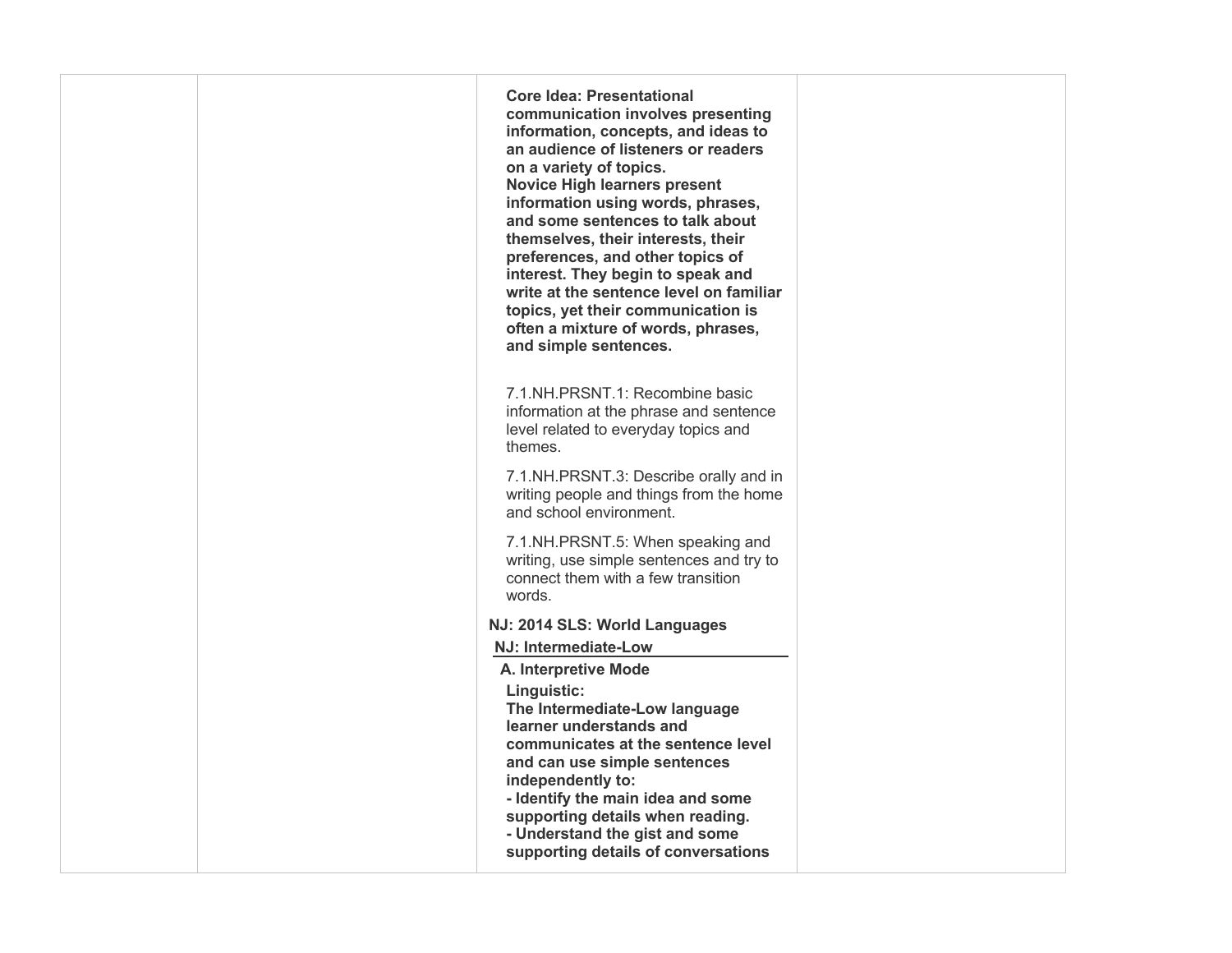| dealing with everyday life.<br>- Infer the meaning of some<br>unfamiliar words when used in<br>familiar contexts.                                                                                                                                                                                                                                                                                                                                                                          |  |
|--------------------------------------------------------------------------------------------------------------------------------------------------------------------------------------------------------------------------------------------------------------------------------------------------------------------------------------------------------------------------------------------------------------------------------------------------------------------------------------------|--|
| 7.1.IL.A.1 Identify the main idea and<br>most supporting details contained in<br>culturally authentic materials using<br>electronic information sources related to<br>targeted themes.                                                                                                                                                                                                                                                                                                     |  |
| 7.1.IL.A.4 Use the target language to<br>describe people, places, objects, and<br>daily activities learned about through<br>oral or written descriptions.                                                                                                                                                                                                                                                                                                                                  |  |
| 7.1.IL.A.5 Demonstrate comprehension<br>of conversations and written information<br>on a variety of topics.                                                                                                                                                                                                                                                                                                                                                                                |  |
| 7.1.IL.A.7 Infer the meaning of a few<br>unfamiliar words in some new contexts.                                                                                                                                                                                                                                                                                                                                                                                                            |  |
| 7.1.IL.A.8 Compare and contrast unique<br>linguistic elements in English and the<br>target language.                                                                                                                                                                                                                                                                                                                                                                                       |  |
| <b>B. Interpersonal Mode</b><br>Linguistic:<br>The Intermediate-Low language<br>learner understands and<br>communicates at the sentence level<br>and can use simple sentences<br>independently to:<br>-Ask and answer questions related to<br>everyday life.<br>-Handle simple transactions related<br>to everyday life:<br>1. Initiate, maintain, and end a<br>conversation.<br>2. Ask for and give permission.<br>3. Express needs.<br>4. Give reasons.<br>5. Request, suggest, and make |  |
|                                                                                                                                                                                                                                                                                                                                                                                                                                                                                            |  |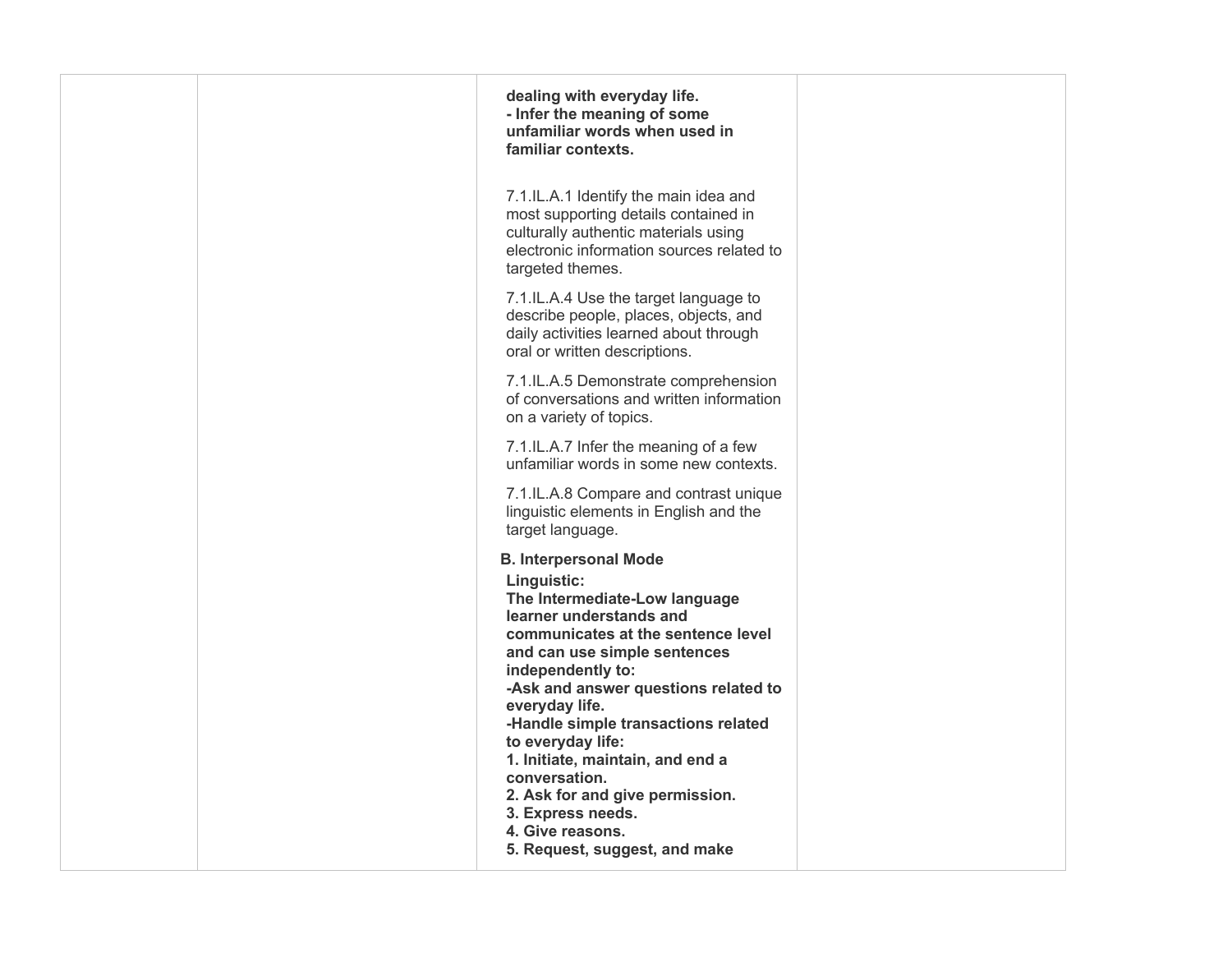| arrangements.<br>6. Extend, accept, and decline an<br>invitation.<br>7. Express an opinion and<br>preference.                                                                                                                                                                                                                                                                  |  |
|--------------------------------------------------------------------------------------------------------------------------------------------------------------------------------------------------------------------------------------------------------------------------------------------------------------------------------------------------------------------------------|--|
| 7.1.IL.B.2 Give and follow a series of<br>oral and written directions, commands,<br>and requests for participating in age-<br>and level-appropriate classroom and<br>cultural activities.                                                                                                                                                                                      |  |
| 7.1.IL.B.3 Use appropriate gestures,<br>intonation, and common idiomatic<br>expressions of the target<br>culture(s)/language in familiar situations.                                                                                                                                                                                                                           |  |
| 7.1.IL.B.4 Ask and respond to factual<br>and interpretive questions of a personal<br>nature or on school-related topics.                                                                                                                                                                                                                                                       |  |
| 7.1.IL.B.5 Engage in short<br>conversations about personal<br>experiences or events and/or topics<br>studied in other content areas.                                                                                                                                                                                                                                           |  |
| <b>C. Presentational Mode</b><br>Linguistic:<br>The Intermediate-Low language<br>learner understands and<br>communicates at the sentence level<br>and can use simple sentences<br>independently to:<br>-Handle simple transactions related<br>to everyday life<br>1. Express needs.<br>2. Give reasons.<br>3. Express an opinion and<br>preference.<br>4. Request and suggest. |  |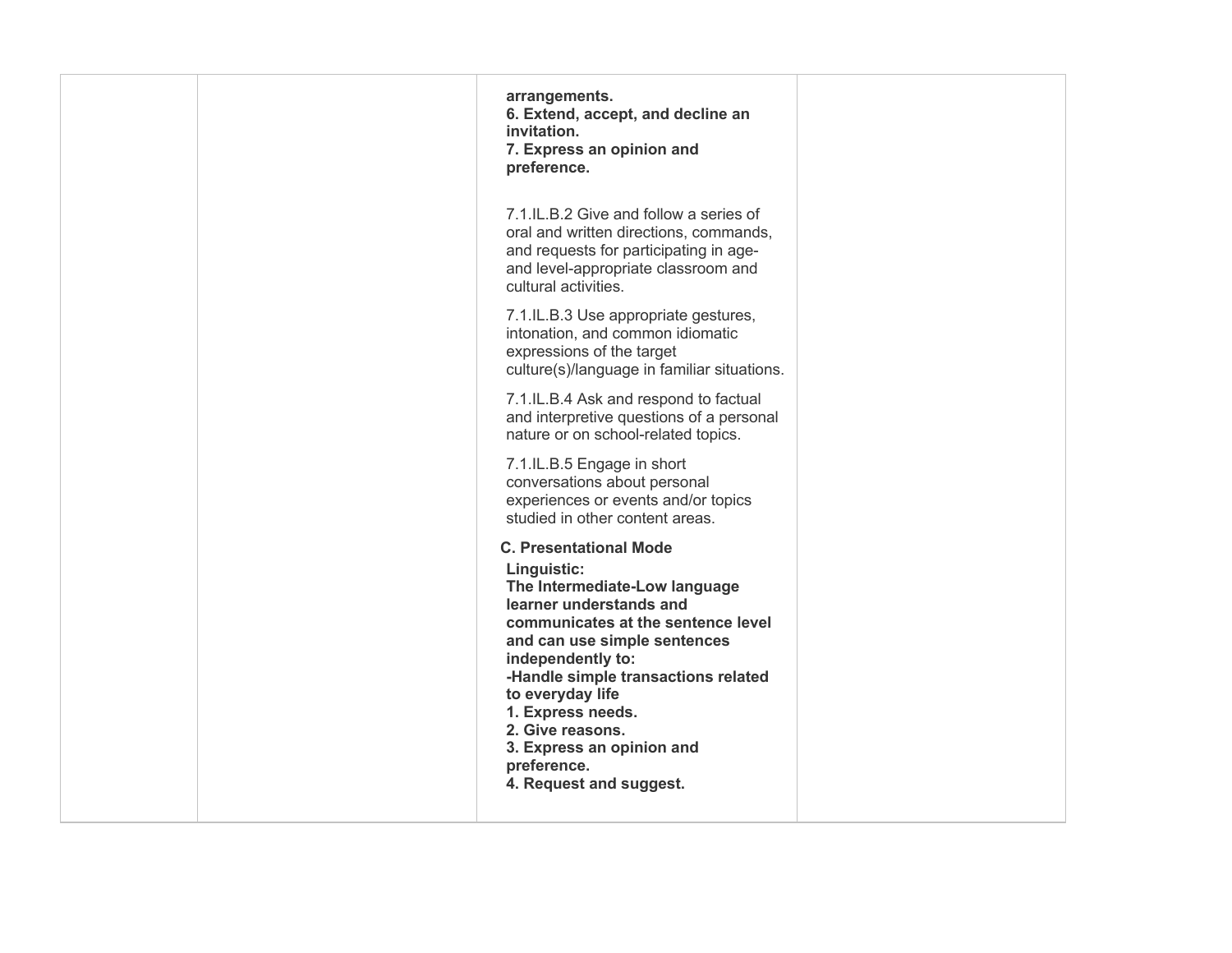|  | 7.1.IL.C.3 Use language creatively to<br>respond in writing to a variety of oral or<br>visual prompts.<br>7.1.IL.C.5 Compare and contrast<br>cultural products and cultural practices<br>associated with the target culture(s) and<br>one's own culture, orally, in writing, or<br>through simulation.<br>Copyright © State of New Jersey, 1996 -<br>2020.<br>Unit 7 Interdisciplinary.docx |  |
|--|---------------------------------------------------------------------------------------------------------------------------------------------------------------------------------------------------------------------------------------------------------------------------------------------------------------------------------------------------------------------------------------------|--|
|  |                                                                                                                                                                                                                                                                                                                                                                                             |  |
|  |                                                                                                                                                                                                                                                                                                                                                                                             |  |
|  |                                                                                                                                                                                                                                                                                                                                                                                             |  |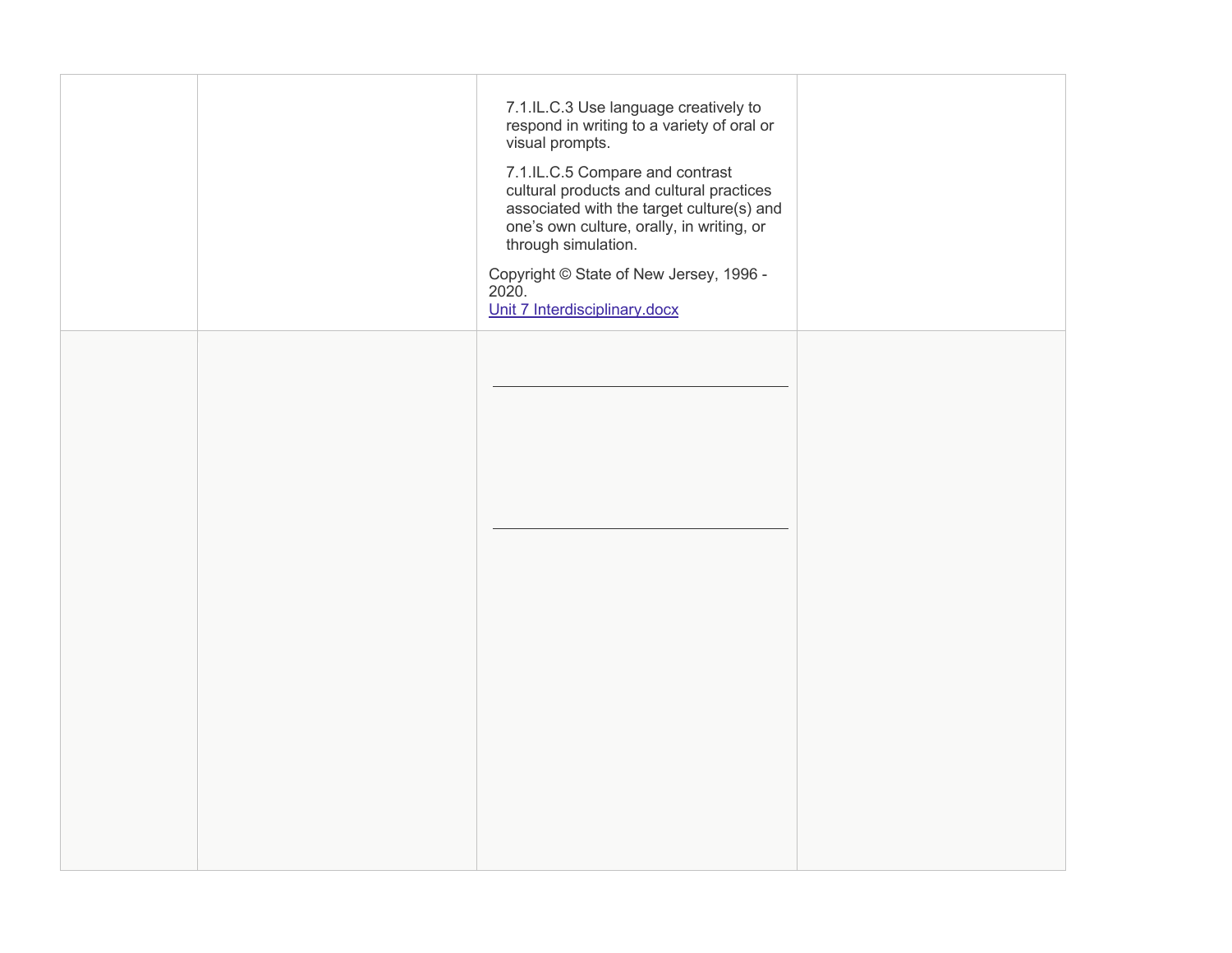|         |                                                                                                                 | <b>Presentational Mode</b><br><b>Core Idea: Presentational</b><br>communication involves presenting<br>information, concepts, and ideas to<br>an audience of listeners or readers<br>on a variety of topics.<br><b>Novice High learners present</b><br>information using words, phrases,<br>and some sentences to talk about<br>themselves, their interests, their<br>preferences, and other topics of<br>interest. They begin to speak and<br>write at the sentence level on familiar<br>topics, yet their communication is<br>often a mixture of words, phrases,<br>and simple sentences. |                             |
|---------|-----------------------------------------------------------------------------------------------------------------|---------------------------------------------------------------------------------------------------------------------------------------------------------------------------------------------------------------------------------------------------------------------------------------------------------------------------------------------------------------------------------------------------------------------------------------------------------------------------------------------------------------------------------------------------------------------------------------------|-----------------------------|
|         |                                                                                                                 | 7.1.NH.PRSNT.1: Recombine basic<br>information at the phrase and sentence<br>level related to everyday topics and<br>themes.                                                                                                                                                                                                                                                                                                                                                                                                                                                                |                             |
|         |                                                                                                                 | 7.1.NH.PRSNT.2: Create and present<br>brief messages using familiar<br>vocabulary orally or in writing.                                                                                                                                                                                                                                                                                                                                                                                                                                                                                     |                             |
|         |                                                                                                                 | 7.1.NH.PRSNT.3: Describe orally and in<br>writing people and things from the home<br>and school environment.                                                                                                                                                                                                                                                                                                                                                                                                                                                                                |                             |
|         |                                                                                                                 | 7.1.NH.PRSNT.5: When speaking and<br>writing, use simple sentences and try to<br>connect them with a few transition<br>words.                                                                                                                                                                                                                                                                                                                                                                                                                                                               |                             |
|         |                                                                                                                 | Copyright © State of New Jersey, 1996 -<br>2020.<br>Unit 8 Interdisciplinary.docx                                                                                                                                                                                                                                                                                                                                                                                                                                                                                                           |                             |
| Amistad | 1) To infuse the history of Africans<br>and African-Americans into the<br>social studies curriculum in order to |                                                                                                                                                                                                                                                                                                                                                                                                                                                                                                                                                                                             | www.njamistadcurriculum.net |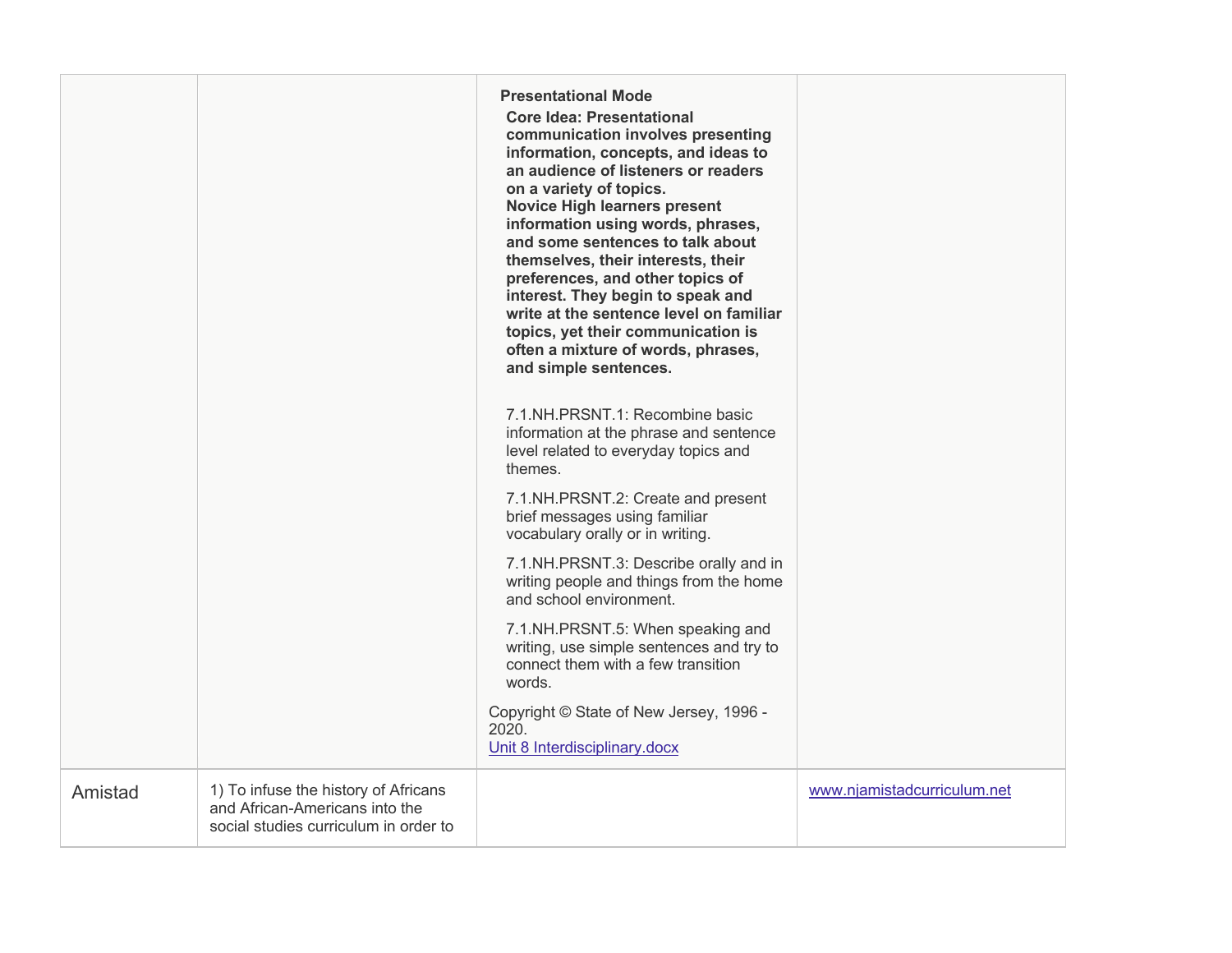|           | provide an accurate, complete and<br>inclusive history.<br>2) To ensure that New Jersey<br>teachers are equipped to effectively<br>teach the revised social studies core<br>curriculum content standards.<br>3) To create and coordinate<br>workshops, seminars, institutes,<br>memorials and events which raise<br>public awareness about the<br>importance of the history of African-<br>Americans to the growth and<br>development of American society in<br>global context.                                                                        | Other resources will be used<br>during this course when and<br>where deemed appropriate.                                                                     |
|-----------|--------------------------------------------------------------------------------------------------------------------------------------------------------------------------------------------------------------------------------------------------------------------------------------------------------------------------------------------------------------------------------------------------------------------------------------------------------------------------------------------------------------------------------------------------------|--------------------------------------------------------------------------------------------------------------------------------------------------------------|
| Holocaust | For students to appreciate the<br>causes and impact of the Holocaust.                                                                                                                                                                                                                                                                                                                                                                                                                                                                                  | Holocaust Curriculum Universal9-<br>$12$ .docx<br>Other resources will be used<br>during this course when and<br>where deemed appropriate.                   |
| LGBTQ+    | For students to understand the<br>importance of including the LGBTQ<br>Community in our society and<br>affording them the same civil rights<br>that all people should enjoy and be<br>entitled to.<br>C.18A:35-4.35 History of disabled<br>and LGBT persons included in<br>middle and high school curriculum.<br>1. A board of education shall include<br>instruction on the political, economic,<br>and social contributions of persons<br>with disabilities and lesbian, gay,<br>bisexual, and transgender people, in<br>an appropriate place in the | https://www.teach.lgbt/subject<br>https://www.glsen.org/activity<br>Other resources will be used<br>during this course when and<br>where deemed appropriate. |